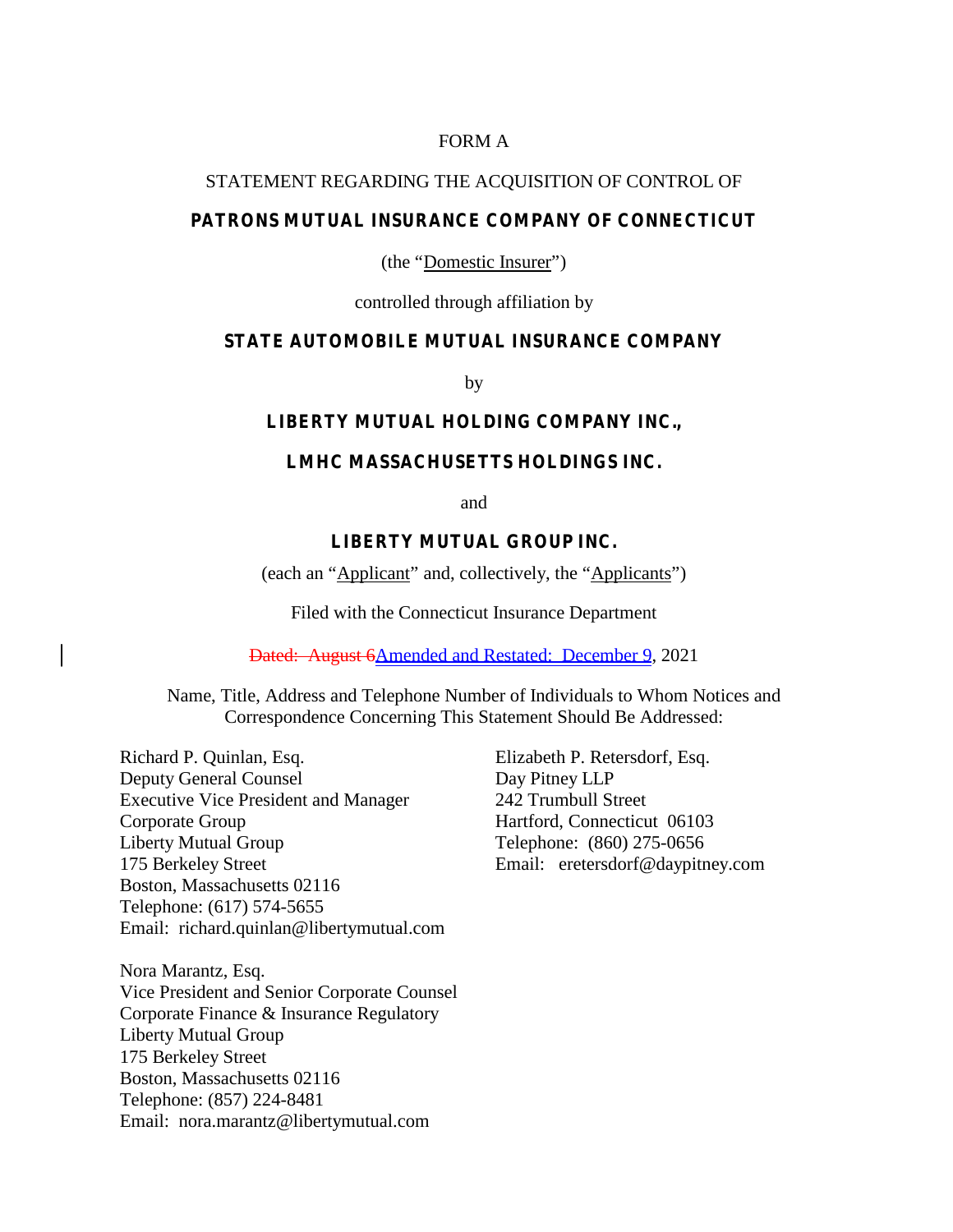This Form A Statement (including all exhibits attached hereto, this "Form A") seeks the prior approval of the Commissioner of Insurance of the State of Connecticut (the "Commissioner") pursuant to Conn. Gen. Stat. § 38a-130 and Conn. Agencies Regs. §§ 38a-138-6 and 38a-138 Appendix A for the acquisition of control of Patrons Mutual Insurance Company of Connecticut by the Applicants.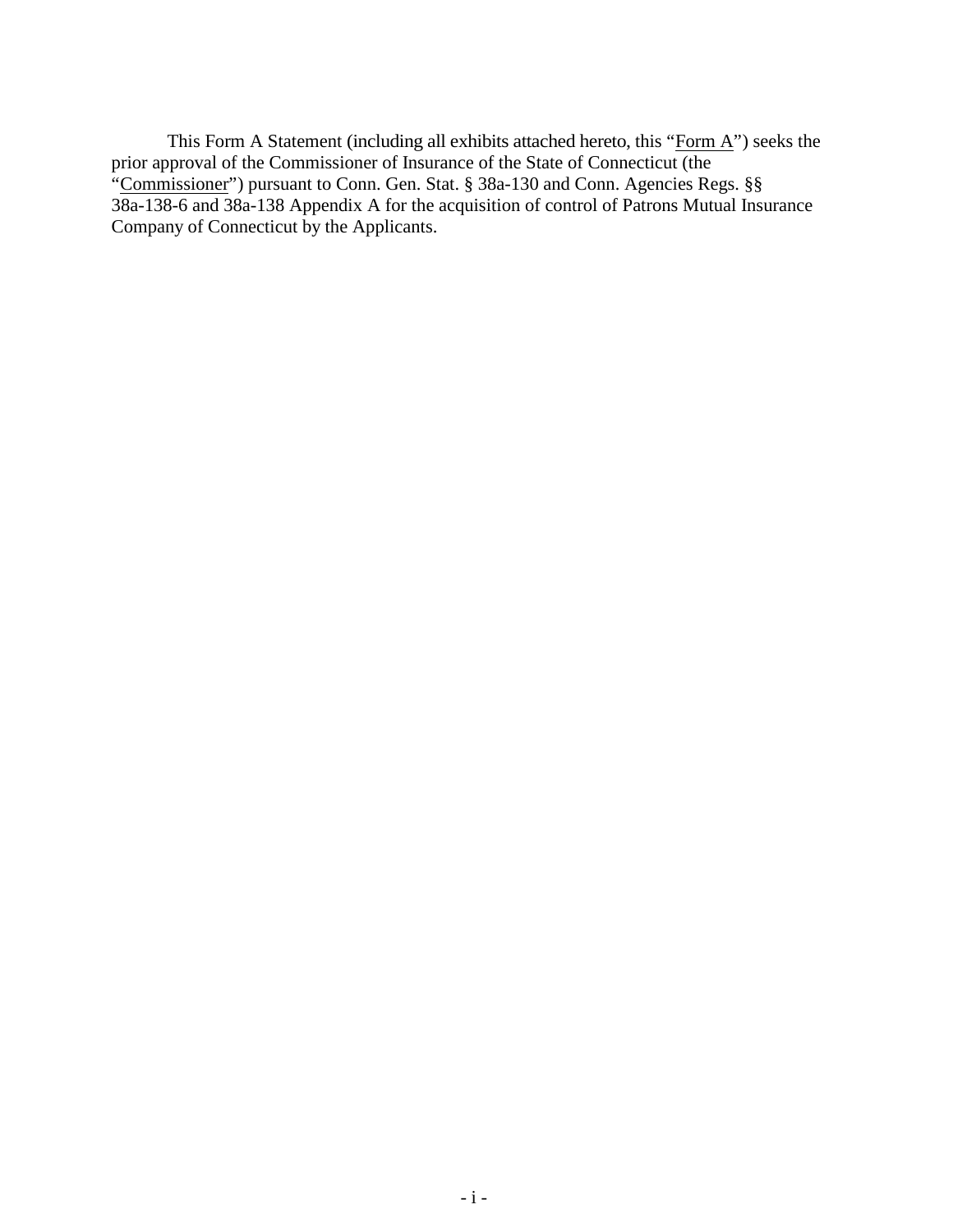# **ITEM 1. DOMESTIC INSURER AND METHOD OF ACQUISITION**

### **(a) The Domestic Insurer**

This Form A relates to the proposed acquisition of control of Patrons Mutual Insurance Company of Connecticut, a property and casualty mutual insurance company domiciled in Connecticut (the "Domestic Insurer").

The address, NAIC number and Federal Identification Number of the Domestic Insurer is as follows:

| <b>Patrons Mutual Insurance Company of Connecticut</b> |                                               |  |
|--------------------------------------------------------|-----------------------------------------------|--|
| Home Office:                                           | 100 Pearl Street, 11 <sup>th</sup> Floor      |  |
|                                                        | Hartford, Connecticut 06103                   |  |
| Administrative Office:                                 | 518 East Broad Street<br>Columbus, Ohio 43215 |  |
| <b>NAIC Number:</b>                                    | 14923                                         |  |
| <b>FEIN Number:</b>                                    | 06-0487440                                    |  |

The Domestic Insurer is controlled by State Automobile Mutual Insurance Company, a property and casualty mutual insurance company domiciled in Ohio ("SAM").<sup>1</sup> SAM is a mutual insurance company, and as such, the membership interests in SAM are held by its policyholders.

## **(b) Method of Acquisition**

#### Merger Agreement

On July 12, 2021, Liberty Mutual Holding Company Inc., a Massachusetts mutual holding company ("LMHC"), Pymatuning, Inc., an Ohio corporation and wholly owned indirect subsidiary of LMHC ("Merger Sub I"), and Andover, Inc., an Ohio corporation and wholly owned direct subsidiary of LMHC ("Merger Sub II"), entered into an Agreement and Plan of Merger and Combination (the "Merger Agreement") with State Auto Financial Corporation, a publicly traded Ohio corporation ("STFC"),<sup>2</sup> and SAM, pursuant to which LMHC has agreed to acquire SAM and STFC (the "Proposed Transaction"). A copy of the Merger Agreement (excluding exhibits, schedules and annexes thereto) is attached hereto as Exhibit A and

<sup>&</sup>lt;sup>1</sup> Following the approval of the Connecticut Insurance Department, SAM acquired control of the Domestic Insurer in 2007 through a mutual affiliation transaction.

<sup>&</sup>lt;sup>2</sup> As of July 12, 2021, SAM held approximately 58.8% of the outstanding common shares of STFC. As of the date of this Form A, no filings made with the U.S. Securities and Exchange Commission (the "SEC") show any other person holding 10% or more of the voting securities of STFC.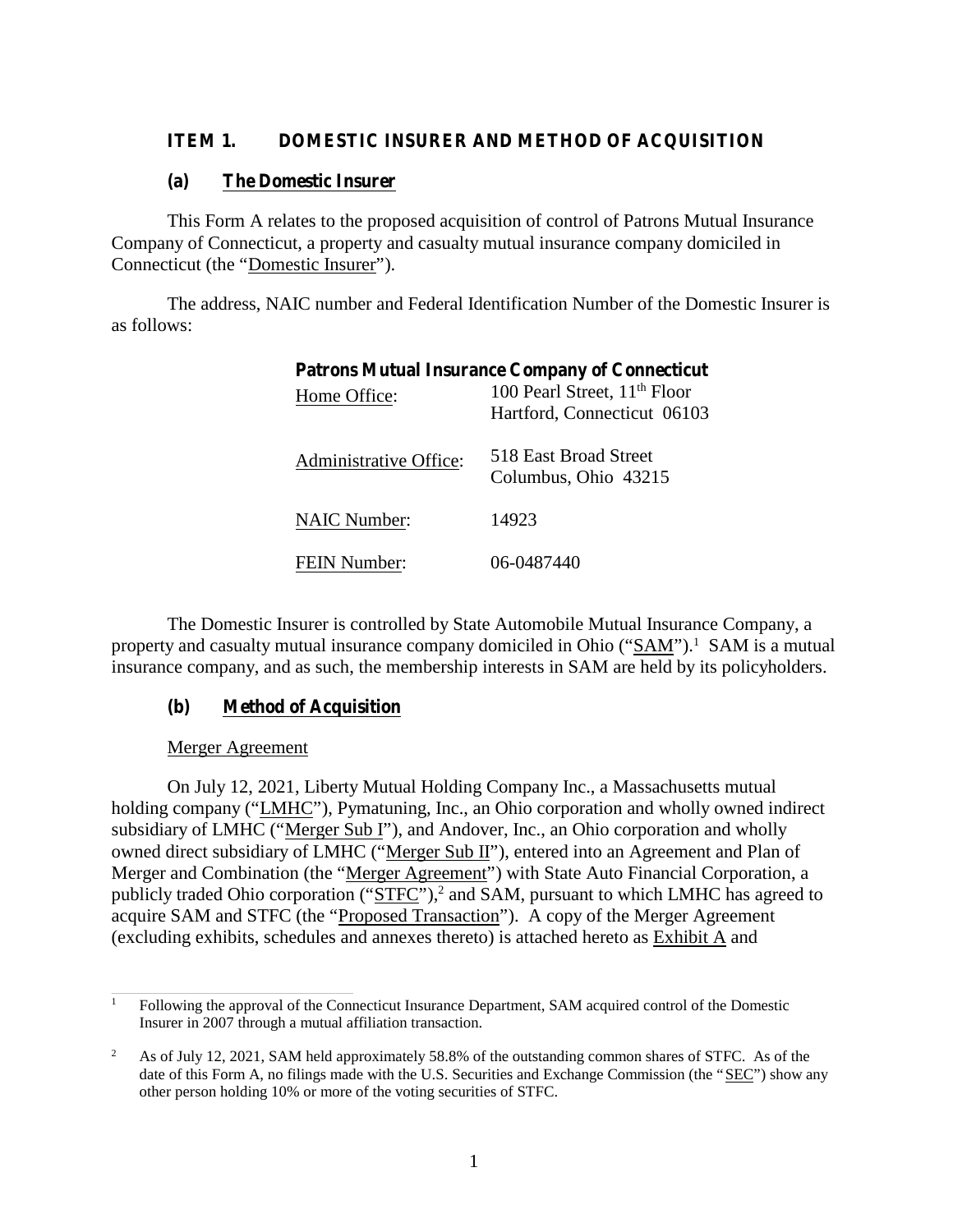incorporated herein by reference. Exhibits and schedules to the Merger Agreement with redactions and withholdings as agreed with the Department are attached as Exhibit K-1 and Exhibit K-2 (Schedule I (Governmental Consents) and Schedule II (Advisory Board Members) to the Merger Agreement, respectively) and Exhibit L-1 and Exhibit L-2 (the Disclosure Letter of LMHC and the redacted Disclosure Letter of SAM and STFC, respectively). As indicated in Section 10.03 of the Merger Agreement, the Merger Agreement, the Voting Agreement (summarized in Item 8 below) and a related confidentiality agreement constitute the entire agreement among the parties with respect to the subject matter thereof.

Under the terms of the Merger Agreement, the parties will effectuate the Proposed Transaction through a mutual transaction which will entail the reorganization of SAM pursuant to a Plan of Reorganization (the "Plan of Reorganization") effectuated through a merger of Merger Sub II with and into SAM, with SAM surviving as an Ohio domiciled reorganized stock insurance subsidiary of LMHC (SAM, as so reorganized, "Reorganized SAM"),<sup>3</sup> and the merger of Merger Sub I with and into STFC, with STFC surviving such merger as the surviving corporation (the "STFC Merger").

At the effective time of the Proposed Transaction, voting, distribution, demutualization, and dividend rights granted to SAM members, either by law or by the organizational documents of SAM, will be extinguished, and the SAM members shall immediately become LMHC members and receive equity rights in LMHC with the same voting, distribution, dividend and demutualization rights granted to members of LMHC. Such rights will continue so long as such LMHC member's related policy remains in force. Holders of policies that are issued or renewed by SAM after the effective time of the Proposed Transaction will be members of LMHC, provided, however, that the rights of a person as an LMHC member will continue only so long as the related policy remains in force.

The term "SAM members" as used herein does not include the Domestic Insurer's members. SAM has members based on Ohio law and its organizational documents. The Domestic Insurer has members based on Connecticut law and its organizational documents. Upon closing of the Proposed Transaction, the members of the Domestic Insurer will remain members of the Domestic Insurer. None of the rights of the members of the Domestic Insurer as a mutual insurer, as set by Connecticut law and the Domestic Insurer's organizational documents, will be altered, amended or adversely affected by the Proposed Transaction. Accordingly, the Domestic Insurer's members have not voted on the Plan of Reorganization.

The Plan of Reorganization must be approved by the affirmative vote of at least a majority of the votes cast by SAM members. An owner of a policy or policies of insurance with SAM is a member of SAM while such policy is in force. The determination of SAM members for purposes of considering and voting upon the approval of the Plan of Reorganization and SAM's amended organizational documents was determined on the basis of SAM's records in accordance with the Plan of Reorganization.

<sup>&</sup>lt;sup>3</sup> As a result of such reorganization and merger, SAM will cease to be a mutual insurer, and the SAM members will become members of LMHC.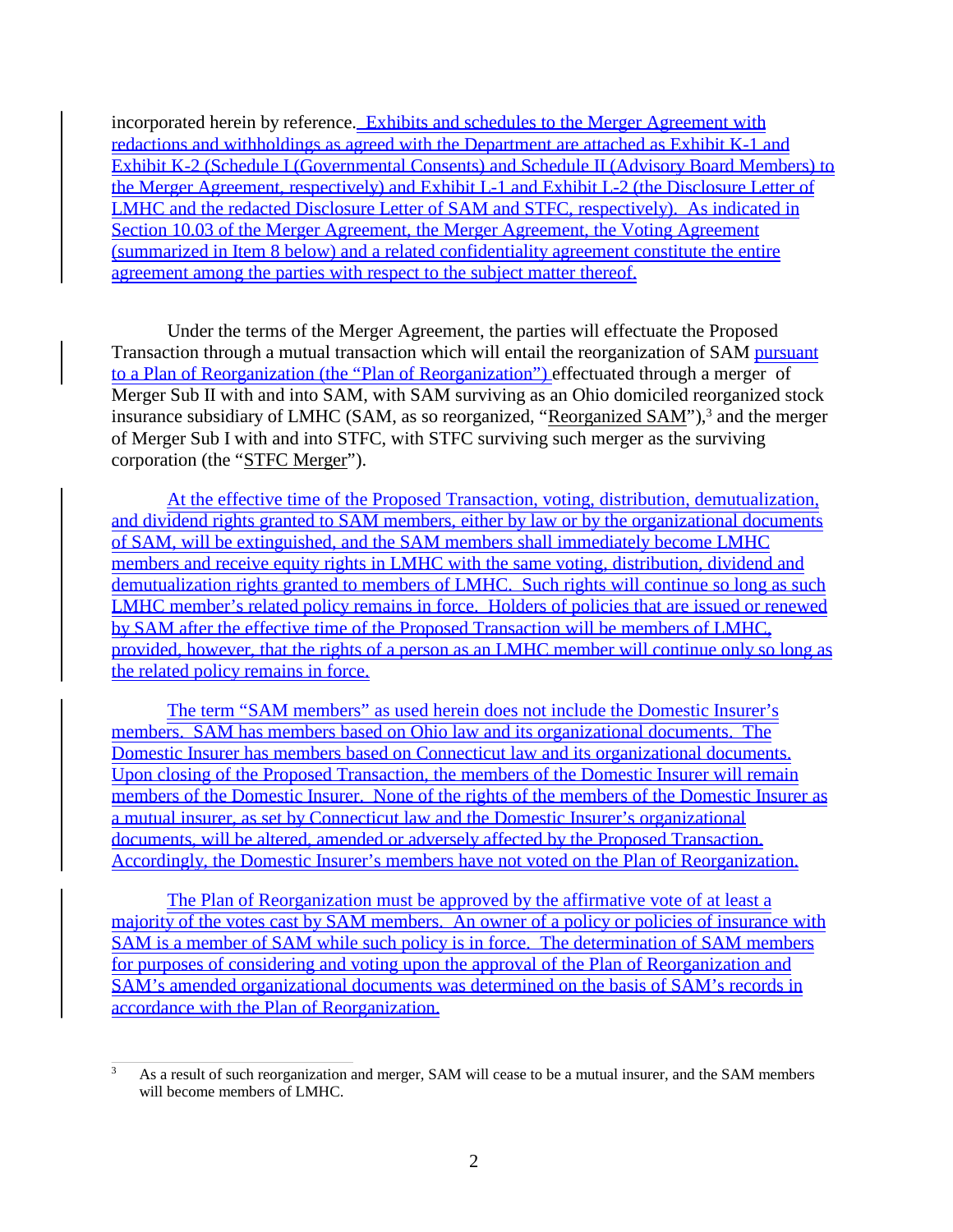SAM members were provided notice of the special meeting at least thirty (30) days prior to November 22, 2021, the date fixed for the meeting. Notice of the time and place of the meeting was sent by mail to each SAM member at the SAM member's post office address as it appeared on the books and records of SAM.

At the special meeting of SAM members held on November 22, 2021, at which a quorum was present, the members of SAM voted to approve the Plan of Reorganization and SAM's amended organizational documents, and to adopt the Merger Agreement, with approximately 88% of votes cast by SAM members in person (virtually) or by proxy at such meeting in favor of such proposal.

The board of directors of SAM, by resolution of not less than two-thirds of its members, may amend the Plan of Reorganization at any time after the SAM member approval, but only if the amendment is required by the Ohio Superintendent in order for the Ohio Superintendent to approve the Plan of Reorganization as being fair and equitable to SAM members or in order to conform the Plan of Reorganization to the requirements of applicable law; provided that no such amendment may be made which could materially adversely affect the interests of SAM members.

Pursuant to the Merger Agreement, each share of STFC's common stock, no par value per share, that is issued and outstanding immediately prior to the effective time of the STFC Merger (other than (i) shares owned by SAM, STFC (as treasury shares or otherwise) or that may be owned by LMHC<sup>4</sup> and (ii) dissenting shares) will be converted into the right to receive an amount in cash, without interest, equal to \$52.00, and will be automatically cancelled and retired and cease to exist.

After the consummation of the Proposed Transaction, Merger Sub I and Merger Sub II, each an acquisition vehicle formed for the purpose of effecting the Proposed Transaction, will no longer exist or function independently from STFC and Reorganized SAM, respectively (into which they will have been respectively merged).

In the days following the closing of the Proposed Transaction (the "Closing"), LMHC intends to contribute all of the common stock of Reorganized SAM to its direct, wholly owned subsidiary, LMHC Massachusetts Holdings Inc., a Massachusetts stock holding company ("MHI"), which will, in turn, immediately contribute allof such common stock to its direct, wholly owned subsidiary, Liberty Mutual Group Inc., a Massachusetts stock holding company ("LMGI"). In addition, in the days following the Closing, LMGI intends to contribute allof the common stock it holds in STFC as a result of the STFC Merger to Reorganized SAM.

Following the consummation of the Proposed Transaction and such subsequent contributions, (i) LMGI will directly own 100% of the issued and outstanding shares of capital stock of Reorganized SAM, and (ii) Reorganized SAM will directly own 100% of the issued and

<sup>4</sup> As of the date of this Form A, LMHC does not own any shares of STFC's common stock.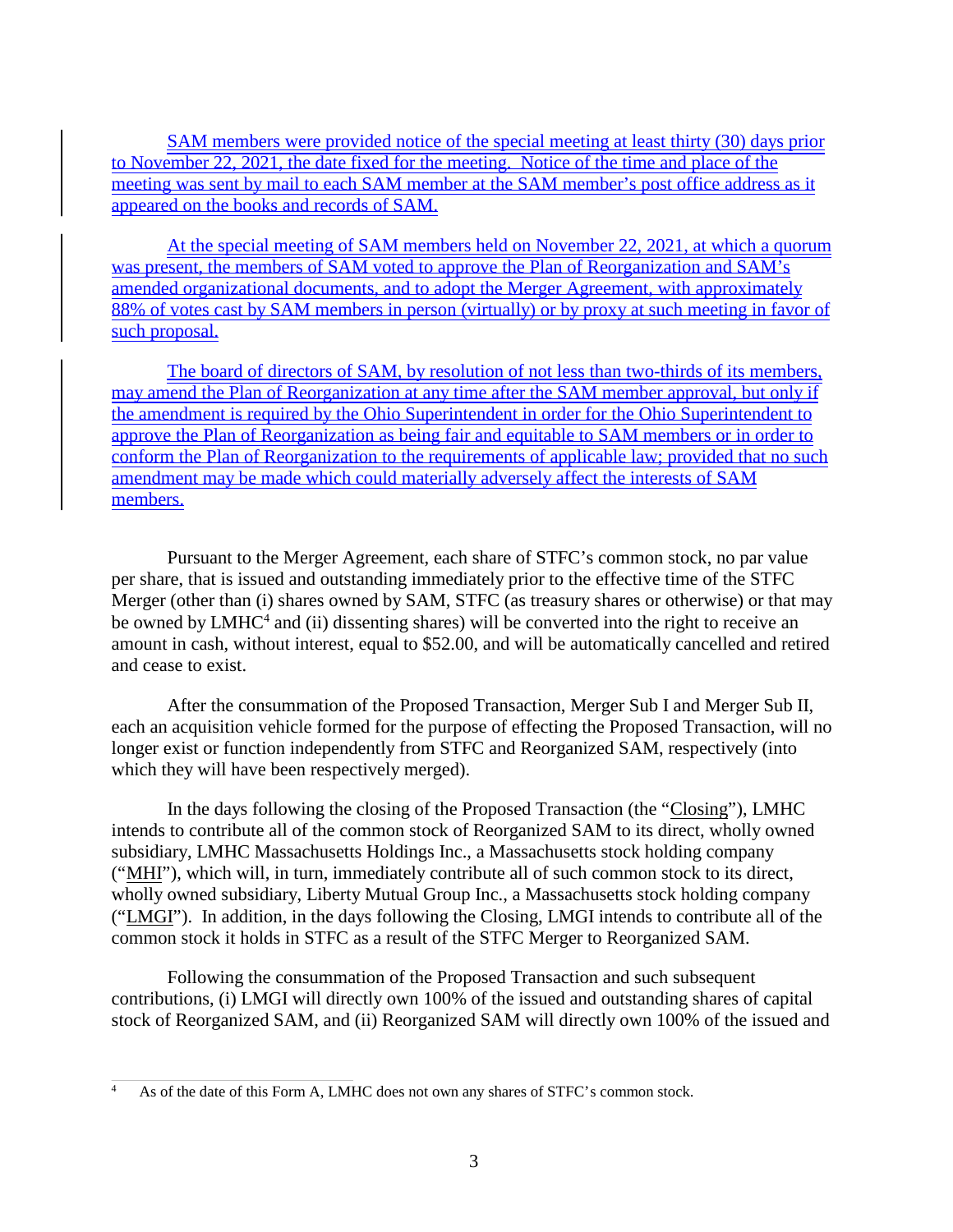outstanding shares of capital stock of STFC. As a result, Reorganized SAM will become a wholly owned indirect subsidiary of LMHC, and LMHC will become the new ultimate controlling person of each of Reorganized SAM and, through assumption of the rights of SAM under the affiliation arrangement in place between SAM and the Domestic Insurer, the Domestic Insurer.<br>Directors and Management

The structure of the board of directors and management of Reorganized SAM will change as of the Closing, as SAM will no longer serve as the ultimate controlling person of the SAM and STFC group of insurers. In order to align with the slate of directors of the other insurance companies within the Liberty Mutual insurance holding company group of companies (the "Liberty Mutual Group"), it is expected that none of the current directors serving on the board of directors of SAM will continue as directors of Reorganized SAM. Although the current executive officers of SAM will no longer serve as executive officers as of the Closing, it is currently anticipated that a number of SAM's current executive officers will hold leadership positions in the combined organization after the Closing.<sup>5</sup>

## Closing Conditions

LMHC, SAM and STFC have each made customary representations and warranties in the Merger Agreement. The Merger Agreement also contains customary covenants and agreements, including covenants regarding (i) the conduct of each of SAM's and STFC's businesses prior to the Closing and (ii) the respective standards of effort required of the parties to cause the Proposed Transaction to be completed.

The Closing is subject to the satisfaction or, to the extent permitted by applicable law, waiver of customary closing conditions, including but not limited to: (i) approval of the plan of reorganization of SAM by the SAM members and the Ohio Department of Insurance, (ii) approval of the STFC Merger by the STFC shareholders,<sup>6</sup> (iii) expiration or termination of any waiting period (and any extension of such period) under the Hart-Scott-Rodino Antitrust Improvements Act of 1976, as amended (the "HSR Act"), (iv) receipt of certain specified governmental and regulatory approvals, including the approval of the Connecticut Insurance Department (the "Department") sought herein, (v) no governmental authority of competent jurisdiction having enacted, issued, promulgated, enforced or entered any law that is in effect on the date of the Closing and that enjoins, prevents or otherwise prohibits the Closing, (vi) subject to specified materiality standards, the accuracy of the representations and warranties of each

<sup>&</sup>lt;sup>5</sup> LMHC has offered retention bonuses to certain executive officers and selected other employees to be paid subject to the individual's continued employment through a post-Closing retention period.

 $\frac{6}{2}$  At a meeting of the shareholders of STFC on September 29, 2021, STFC shareholders voted overwhelmingly to adopt the proposed merger agreement with 99.5% of shares voted in favor of the proposal to adopt the merger agreement.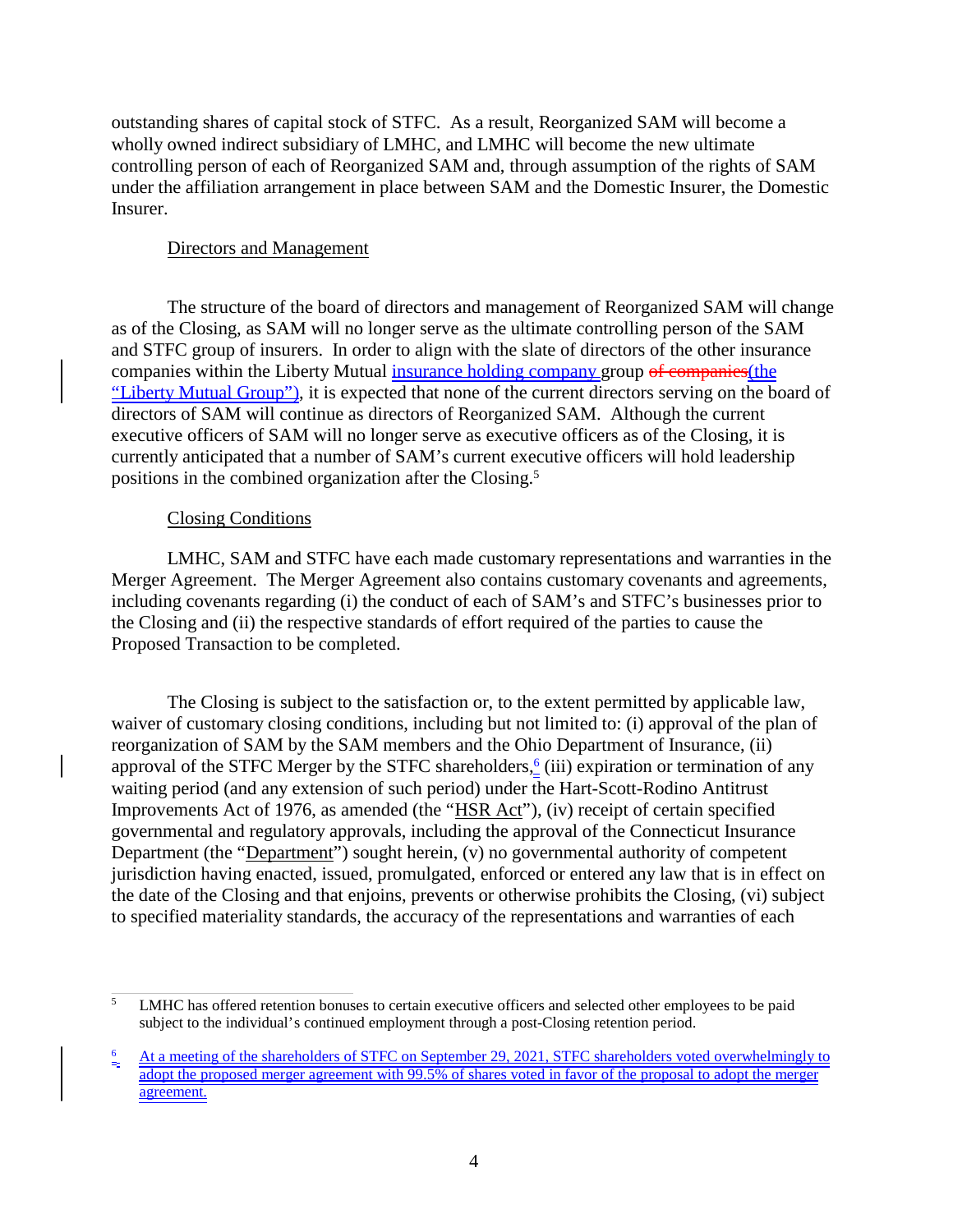party and (vii) compliance by each party in all material respects with its covenants. The Closing is not conditioned on receipt of financing by LMHC.

On July 23, 2021, each of LMHC and SAM filed a notification under the HSR Act. The initial 30-day waiting period will expire at 11:59 p.m. (ET), under the HSR Act expired on August 23, 2021, thereby providing clearance for the closing of the Proposed Transaction from a federal antitrust perspective.

## Stay Bonuses

On July 12, 2021, STFC agreed to provide stay bonuses (each a "Stay Bonus" and, collectively, the "Stay Bonuses") to the eight members of STFC's senior leadership team, including each of STFC's named executive officers (Michael E. LaRocco, Steven E. English, Kim B. Garland, Gregory A. Tacchetti, and Paul M. Stachura) (the "Named Executive Officers"). Mr. English's Stay Bonus will be in the amount of \$250,000 and the other Named Executive Officers' Stay Bonuses will be in the amount of \$150,000 each. The Stay Bonuses will be paid to each recipient in a lump sum on the Closing, subject to (a) their continued employment through the Closing or the involuntary termination of their employment prior to the Closing, (b) their execution and non-revocation of a release of claims in favor of STFC and (c) the terms of a Stay Bonus Agreement between STFC and the applicable executive.<sup>67</sup>

## Additional Information

The foregoing summary of the terms of the Merger Agreement is qualified in its entirety by the terms and conditions of the Merger Agreement. Additional information about the Merger Agreement can be found in the Current Report on Form 8-K filed by STFC with the SEC on July 12, 2021.

## Benefits of Proposed Transaction

If consummated, the Proposed Transaction will significantly expand Liberty Mutual's position as an industry leader for personal lines and small commercial insurance. Liberty Mutual today distributes its Safeco Insurance personal auto, homeowners and specialty products, and Liberty Mutual small business insurance, through more than 10,000 independent agencies countrywide. Through the Proposed Transaction, Liberty Mutual will add \$2.3 billion in premium and State Auto's network of approximately 3,400 independent agencies across 33 states and is expected to become the second largest carrier in this key distribution channel.

The Proposed Transaction is expected to result in the following benefits (among others) for the combined organization:

(i) Opportunity to leverage additional platforms for growth;

This summary of the terms of the Stay Bonus Agreement is qualified in its entirety by the terms and conditions of the form of Stay Bonus Agreement, a copy of which can be found in the Current Report on Form 8-K filed by STFC with the SEC on July 12, 2021.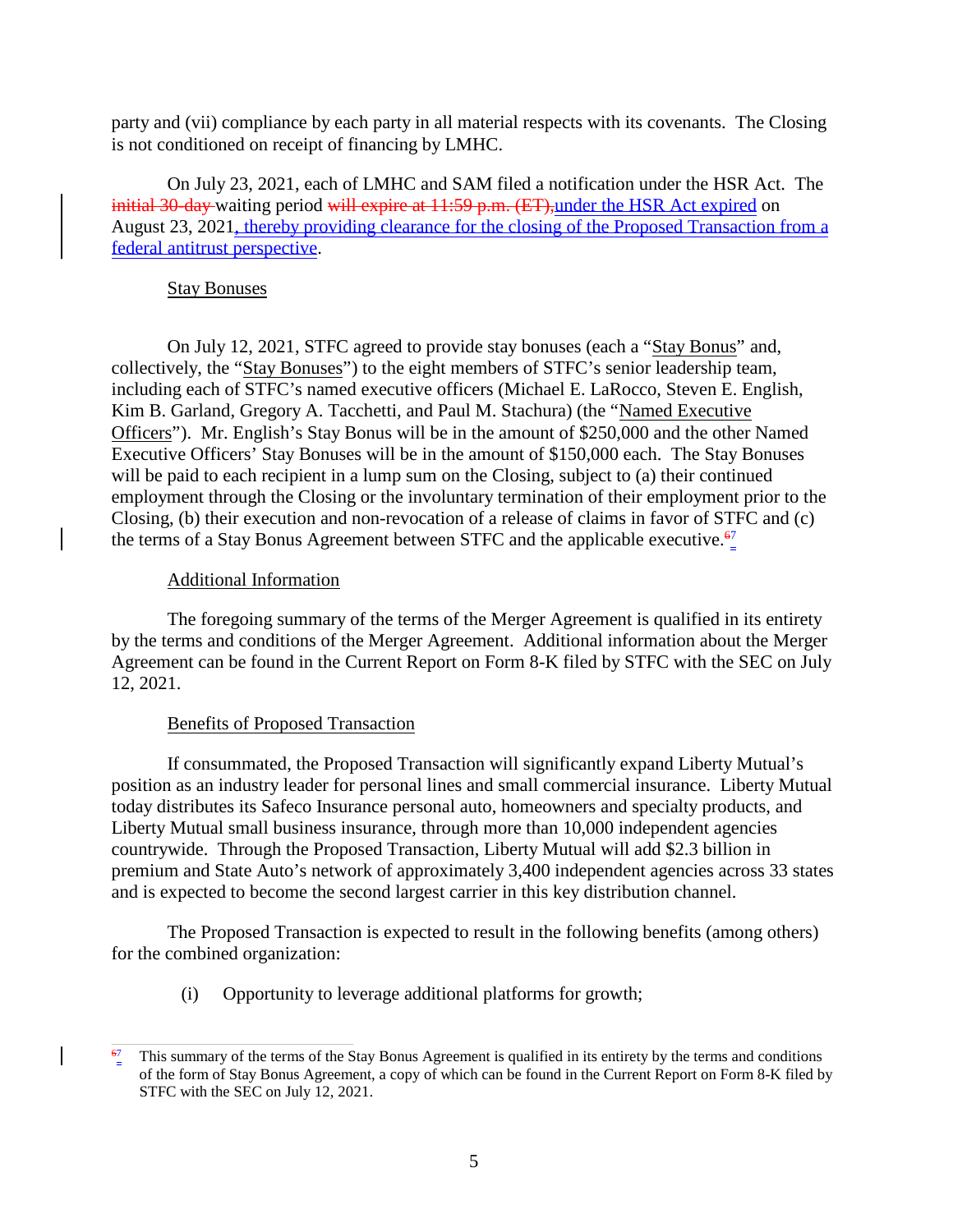- (ii) Enhanced distribution channels;
- (iii) Greater diversification of risk, including greater geographic diversity; and
- (iv) Expansion of SAM's intellectual property and technology expertise to the combined organization, enhancing long-term capabilities.

## **ITEM 2. IDENTITY AND BACKGROUND OF THE APPLICANTS**

### **(a) Names and Business Addresses**

The name and current business address of each Applicant seeking to acquire control of the Domestic Insurer are as follows:

> **Liberty Mutual Holding Company Inc.** 175 Berkeley Street

Boston, Massachusetts 02116

**LMHC Massachusetts Holdings Inc.**

175 Berkeley Street Boston, Massachusetts 02116

**Liberty Mutual Group Inc.**

175 Berkeley Street Boston, Massachusetts 02116

## **(b) Business Operations of the Applicants**

Liberty Mutual Holding Company Inc.

LMHC was formed in 2001 as part of the mutual holding company reorganization of Liberty Mutual Insurance Company, a Massachusetts stock property and casualty insurance company founded in 1912 ("LMIC"). LMHC is a Massachusetts mutual holding company and, through its direct, wholly owned subsidiary, MHI, the ultimate parent company of LMGI and its subsidiaries, including insurance operating subsidiaries.

The Liberty Mutual group is a diversified global insurer and the fourth largest property and casualty insurer in the U.S. based on 2020 direct written premium. It ranks 71st on the Fortune 100 list of largest corporations in the U.S. based on 2020 revenue. As of December 31, 2020, LMHC had \$145.377 billion in consolidated assets, \$119.420 billion in consolidated liabilities, and \$43.796 billion in annual consolidated revenue.

LMHC employs more than 45,000 people in 29 countries and economies around the world. LMHC, through its subsidiaries and affiliated companies, offers a wide range of property and casualty insurance products and services to individuals and businesses alike, including personal automobile, homeowners, accident & health, commercial automobile, general liability, property, surety, workers compensation, group disability, group life, specialty lines, reinsurance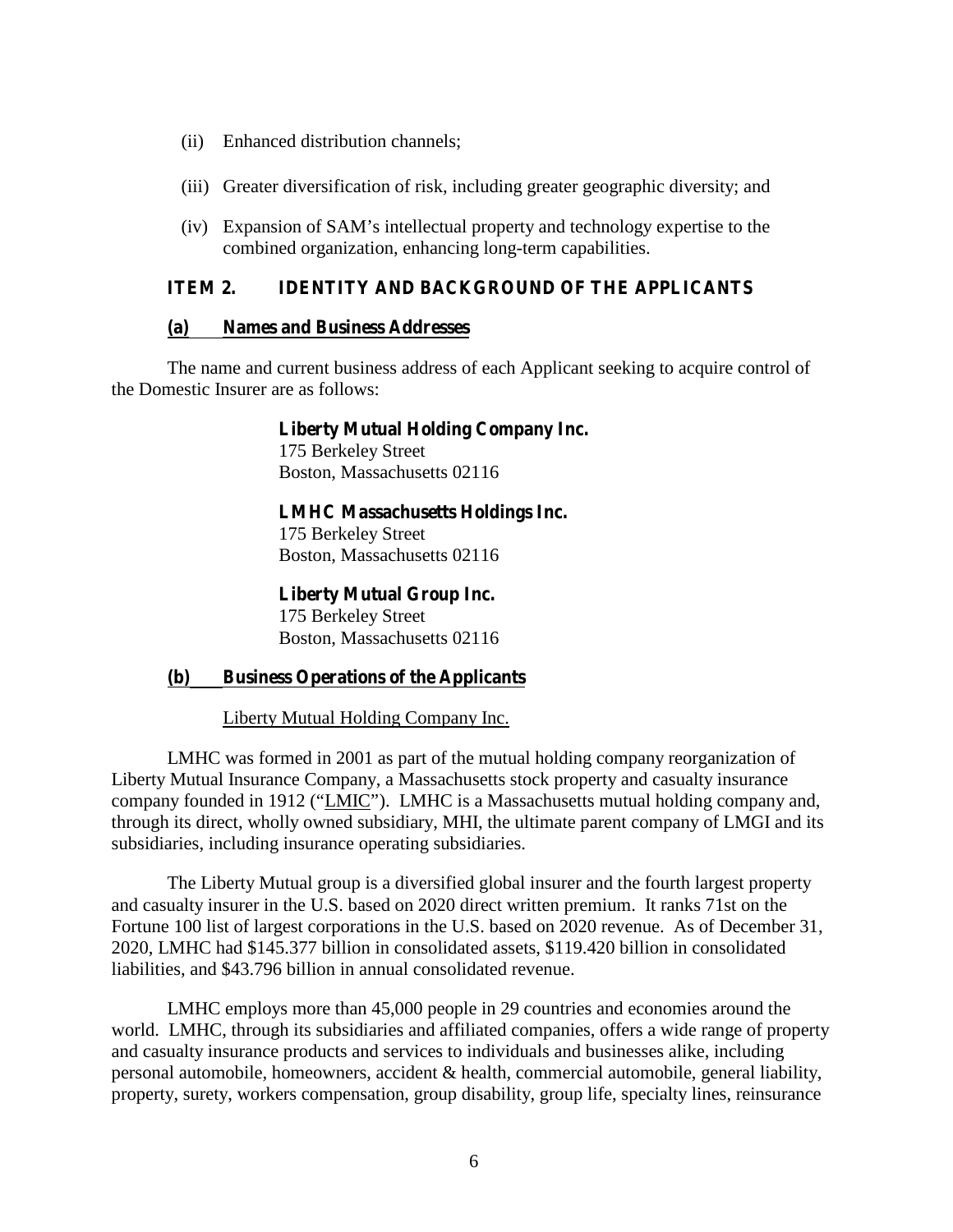and individual life products. Functionally, LMHC conducts substantially all of its business through two business units, with each operating independently of the other in certain areas such as sales, underwriting and claims, but, as appropriate, collaborating in other areas such as actuarial and financial. Management believes this structure provides increased synergy to LMHC and permits each business unit to execute its business strategy and/or to make acquisitions without impacting or disrupting the operations of the other business unit.

# LMHC Massachusetts Holdings Inc.

MHI, a Massachusetts stock holding company, was formed in 2001 as part of the mutual holding company reorganization of LMIC, and it is a direct, wholly owned subsidiary of LMHC. As a holding company, MHI has no operations of its own and its assets consist primarily of investments in subsidiaries.

## Liberty Mutual Group Inc.

LMGI, a Massachusetts stock holding company was formed in 2001 as part of the mutual holding company reorganization of LMIC, and it is a direct, wholly owned subsidiary of MHI. As a holding company, LMGI has no operations of its own and its assets consist primarily of investments in subsidiaries.

# **(c) Organizational Chart**

Attached as Exhibit B-1 is an organizational chart presenting the identities of, and interrelationships among, the Applicants and their respective subsidiaries and affiliates before giving effect to the Proposed Transaction, and attached as Exhibit B-2 is an organizational chart presenting the identities of, and interrelationships among, the Applicants and their respective subsidiaries and affiliates after giving effect to the Proposed Transaction. Attached as Exhibit B-3 and Exhibit B-4, respectively, are abbreviated organizational charts depicting the ownership structure of the Domestic Insurer before and after giving effect to the Proposed Transaction. The organizational charts indicate the percentage of voting securities of each entity owned or controlled by the Applicants or any other such persons, the type of organization (*e.g.,* corporation, trust, partnership) and the state or other jurisdiction of domicile or incorporation, as applicable. Unless otherwise indicated on such charts or in this Form A, each entity is a corporation and control is maintained by the ownership or control of all outstanding voting securities or as otherwise noted in Schedule Y to the statutory statements of insurers in the Liberty Mutual **groupGroup** or the SAM and STFC group, as applicable. There are no court proceedings involving a reorganization or liquidation pending with respect to any of the entities depicted in the organizational chart attached hereto as Exhibit B-1; provided that the Applicants from time to time voluntarily dissolve affiliated entities in the ordinary course of business operations.

## **ITEM 3. IDENTITY AND BACKGROUND OF INDIVIDUALS ASSOCIATED WITH THE APPLICANTS**

**(a) Names and Business Addresses**

*Directors and Executive Officers of Applicants*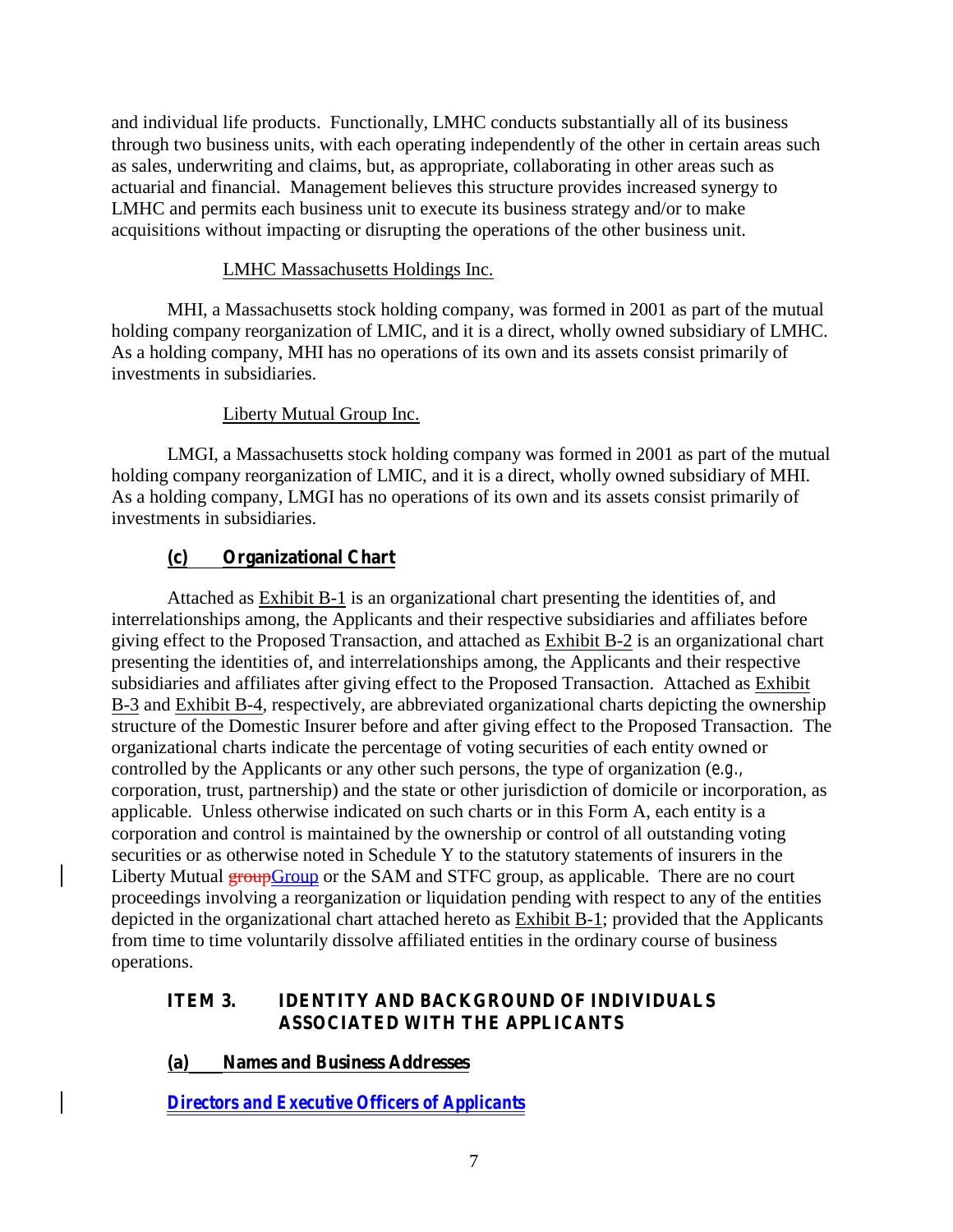Lists setting forth the names and business addresses of the directors and executive officers of LMHC, MHI and LMGI on the date hereof are attached hereto as Exhibit C-1, Exhibit C-2 and Exhibit C-3, respectively. $\frac{8}{3}$  Each individual named in the foregoing referenced lists is referred to herein as an "Individual" and, collectively, as the "Individuals."

Biographical affidavits on the form adopted by the National Association of Insurance Commissioners completed by the Individuals, with personal information redacted, will be submitted to the Department supplementallyare attached hereto as Exhibit M (the "NAIC Biographical Affidavits").<sup>9</sup> Original unredacted versions of the NAIC Biographical Affidavits will bewere submitted to the Department separately in a sealed envelope marked "Confidential."<sup>710</sup>\_Copies of the unredacted NAIC Biographical Affidavits will behave been provided to a third-party verification service for verification of the information therein. Such verification service has reported or will report its findings directly to the Department upon completion of the verification process. and, pursuant to the Department's instructions, the vendor preparing the verification report was instructed to provide to the Department two versions of such report, a non-public version that includes personal information and a public version with such personal information redacted.

At the Closing, no changes are expected to be made to the Applicants' board of directors or officers.

## *Directors and Executive Officers of the Domestic Insurer*

Set forth below are the names of the proposed directors and executive officers of the Domestic Insurer effective as of or shortly after the Closing. This list of proposed directors and executive officers is also attached as Exhibit D-1 hereto.

#### *Directors*

| <b>Name</b>     | Title    |
|-----------------|----------|
| Mark C. Touhey  | Director |
| James M. Czapla | Director |

- $\frac{8}{2}$  Exhibit C-1 and Exhibit C-3 have been updated to reflect the appointment of a new director of LMHC (Anne Waleski) and a new executive officer of LMHC and LMGI (Paul Sanghera) following the resignation of Alison Erbig from her position as an executive officer of LMHC and LMGI.
- NAIC biographical affidavits for each of Ms. Waleski and Mr. Sanghera will be provided to the Department supplementally.
- $\frac{710}{2}$  All unredacted NAIC Biographical Affidavits will beare provided to the Department with the express understanding that the confidentiality of the personal information contained therein will be safeguarded, and such individuals submitting NAIC biographical affidavits will be protected from unwarranted invasions of personal privacy, pursuant to all applicable provisions of law, including but not limited to Conn. Gen. Stat. §1-210, which prohibits the release of certain personal information, and any other applicable statutory or regulatory authority available to the Commissioner.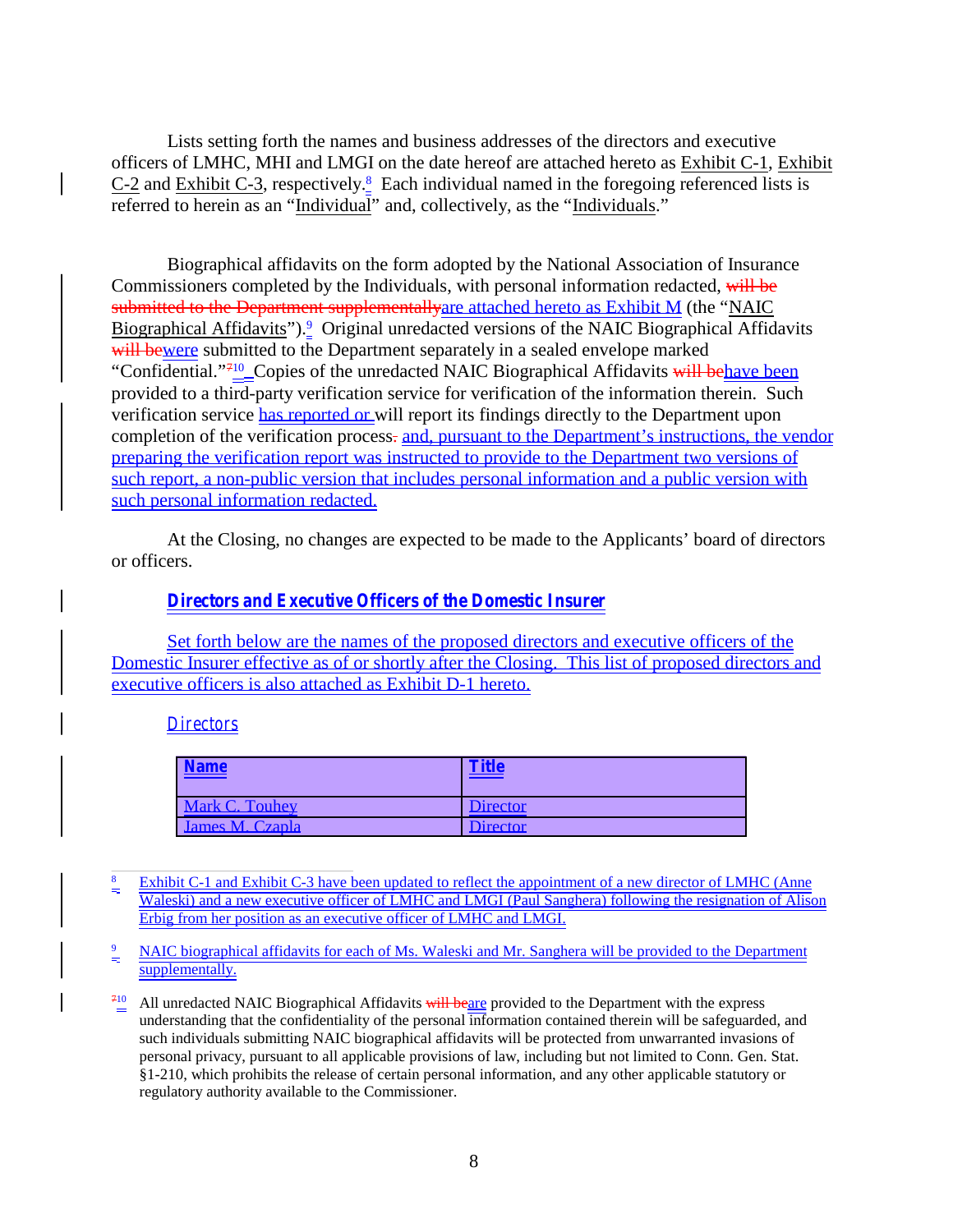| <b>Matthew P. Dolan</b> | <b>Director</b> |
|-------------------------|-----------------|
| Alison B. Erbig         | <b>Director</b> |
| Michael J. Fallon       | <b>Director</b> |
| Julie M. Haase          | <b>Director</b> |
| <b>James M. MacPhee</b> | <b>Director</b> |
| Elizabeth J. Morahan    | <b>Director</b> |
| <b>Paul Sanghera</b>    | <b>Director</b> |

## *Of icers*

| <b>Name</b>                  | <b>Title</b>                       |
|------------------------------|------------------------------------|
| Mark C. Touhey               | Chairman of the                    |
|                              | <b>Board, Secretary, Executive</b> |
|                              | <b>Vice President</b>              |
| <b>Paul Sanghera</b>         | Comptroller,                       |
|                              | <b>Executive Vice President</b>    |
| <b>James M. MacPhee</b>      | <b>President, Chief</b>            |
|                              | <b>Executive Officer</b>           |
| Vlad Y. Barbalat             | <b>Chief Investment Officer,</b>   |
|                              | <b>Executive Vice President</b>    |
| Damon P. Hart                | <b>Chief Legal Officer.</b>        |
|                              | <b>Executive Vice President</b>    |
| <b>Christopher L. Peirce</b> | <b>Chief Financial Officer.</b>    |
|                              | <b>Executive Vice President</b>    |
| Edward J. Pena               | <b>Treasurer, Executive Vice</b>   |
|                              | <b>President</b>                   |

The Applicants have no present plans or proposals to include independent directors on the board of the Domestic Insurer. This approach is consistent with existing affiliate relationships and wholly owned subsidiaries within the Liberty Mutual Group. The board of LMHC, the ultimate controlling person within the Liberty Mutual Group, has independent directors and an independent audit committee in compliance with NAIC guidance on this topic.

## **(b) Present Activity**

The present principal business activity, occupation or employment, including position and office held and the name, principal business and address of any corporation or other organization in which such employment is carried on, for the Individuals filing NAIC Biographical Affidavits will beare stated in the NAIC Biographical Affidavits.

# **(c) Material Occupations, Positions, Officers and Employment History**

The material occupations, positions, offices or employment during the last five years, including the starting and ending dates of each and the name, principal business and address of any business corporation or other organization in which each such occupation, position, office or employment was carried on, for the Individuals filing NAIC Biographical Affidavits will beare included in the NAIC Biographical Affidavits. Except as may be set forth in the NAIC Biographical Affidavits, no such occupation, position, office or employment listed in the NAIC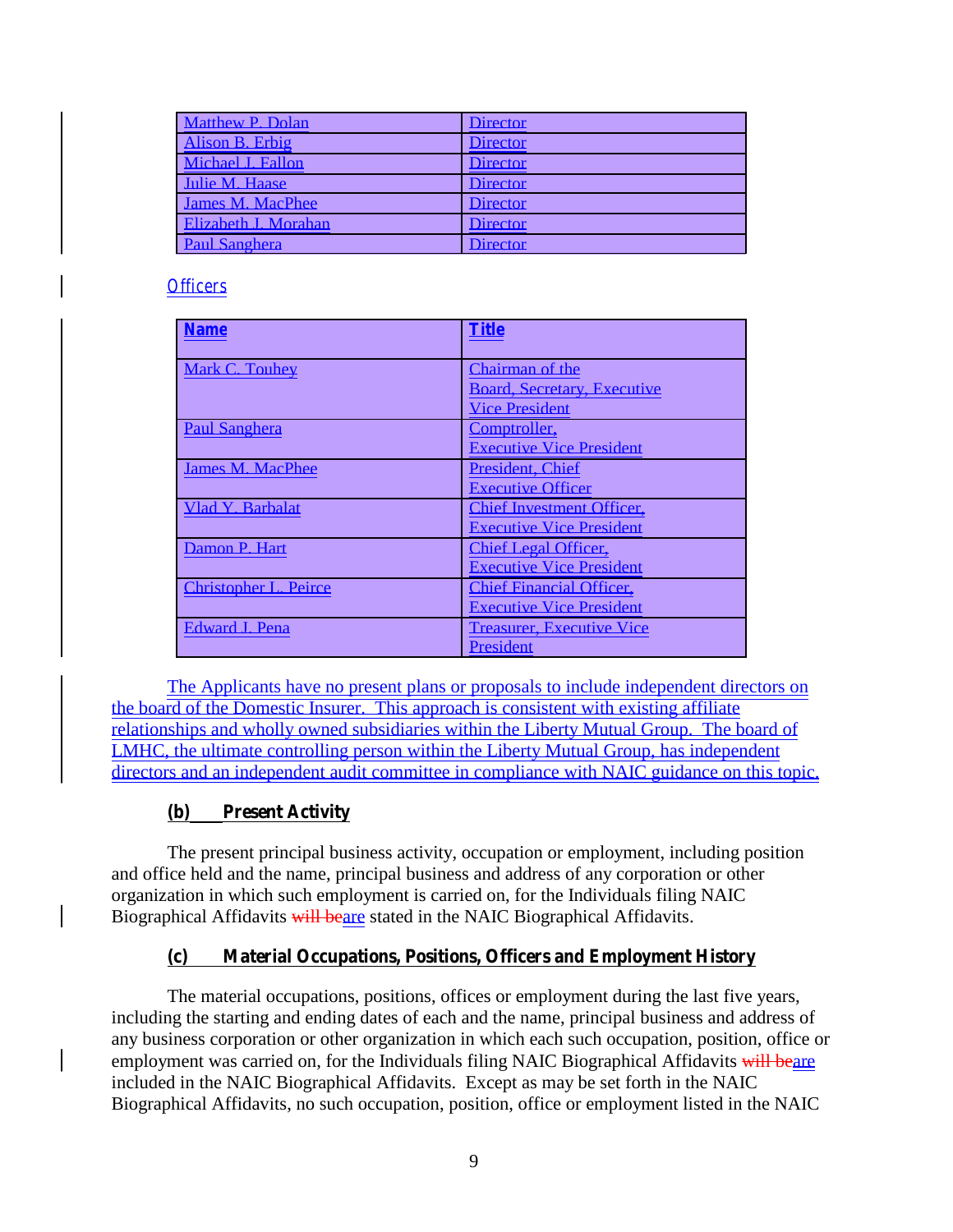Biographical Affidavits required licensing by, or registration with, any Federal, state or municipal governmental agency.

# **(d) Criminal Proceedings**

To the knowledge of the Applicants, no Individual filing an NAIC Biographical Affidavit has been convicted in a criminal proceeding (excluding minor traffic violations) during the last ten years.

# **(e) Bankruptcy Proceedings**

To the knowledge of the Applicants, except as may be set forth in the NAIC Biographical Affidavits, no Individual filing an NAIC Biographical Affidavit, has, during the last ten years, been the subject of any proceeding under the Federal Bankruptcy Code, or, during the ten year period, has any business or organization in which such person was a director, officer, trustee, partner, owner, manager or other official been subject to any such proceeding, either during the time in which such person was a director, officer or trustee, if a corporation, or a partner, owner, manager, joint venture, or the official, if not a corporation, or within twelve months thereafter.

# **(f) Violation of Insurance, Securities or Banking Laws**

To the knowledge of the Applicants, except as may be set forth in the NAIC Biographical Affidavits, no Individual filing an NAIC Biographical Affidavit, has, during the last ten years, been enjoined, either temporarily or permanently, by a court of competent jurisdiction from violating, actually or potentially, any federal or state law regulating the business of insurance, securities or banking.

# **(g) Credit Report**

The Applicants acknowledge that the Department reserves the right to receive credit histories for the Individuals. The Applicants will provide a credit report by an independent credit agency for any of the Individuals if requested by the Department.

# **ITEM 4. NATURE, SOURCE AND AMOUNT OF CONSIDERATION**

# **(a) Consideration**

The Proposed Transaction's cash consideration is approximately \$1 billion. The calculation of the purchase price is described in the paragraph below. Consummation of the Proposed Transaction is not conditioned on receipt of financing by LMHC. LMHC intends to fund the cash consideration for the Proposed Transaction using available funds, including cash on hand and, potentially, available lines of credit. Other than available lines of credit, no new third party loans or other external financing will be utilized for the sole purpose of funding the purchase price. The stock and assets of the Domestic Insurer will not be pledged or hypothecated in any way as part of the funding of the purchase price of the Proposed Transaction by LMHC.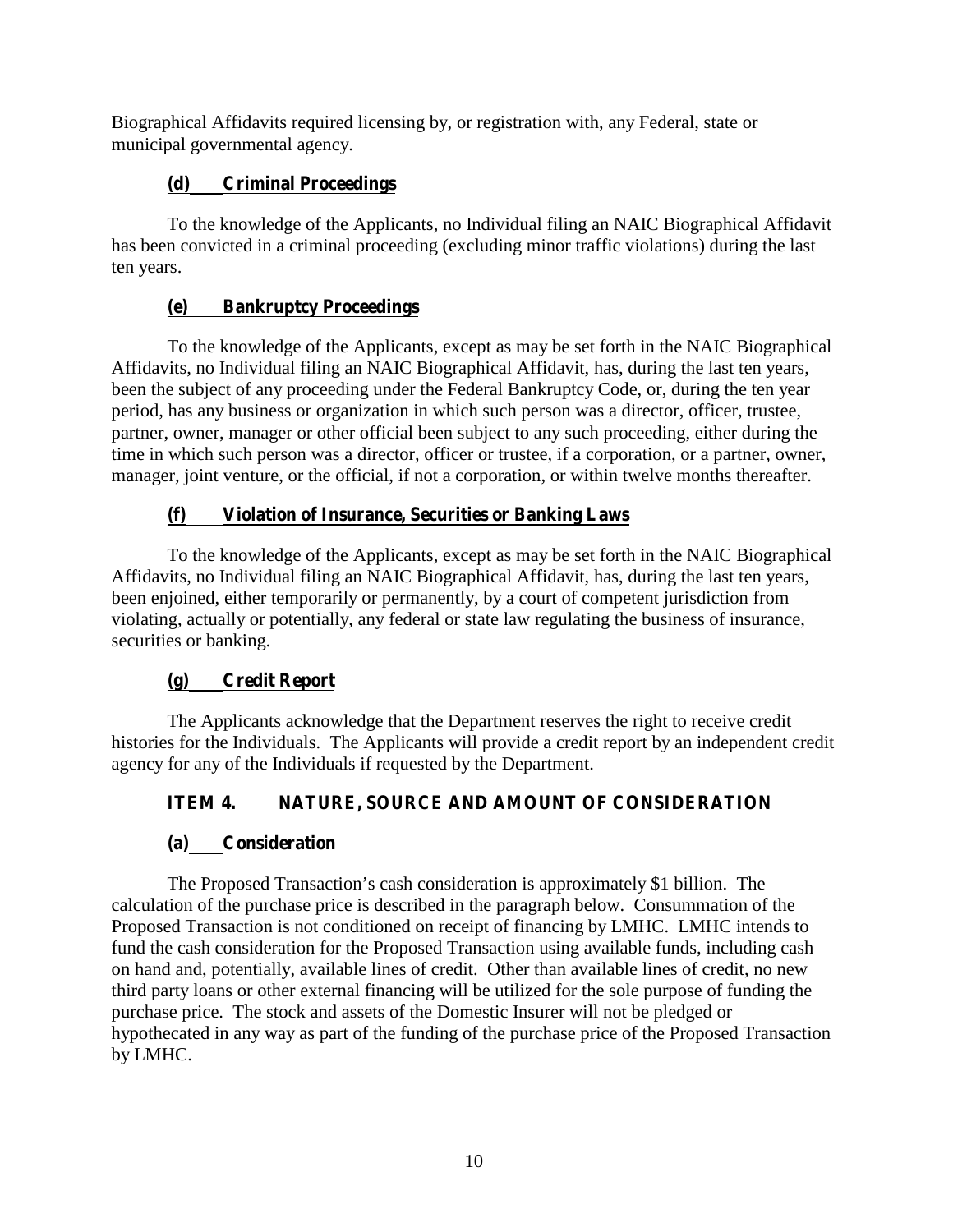The Applicants do not anticipate that using potential available lines of credit to fund the cash consideration for the Proposed Transaction will have any potential adverse effect on any future capital or liquidity. As indicated above, the Applicants will not enter into any new third party loans or external financing for the sole purpose of funding the Proposed Transaction. However, the Applicants may leverage available lines of credit, including existing third-party lines of credit, as used in the normal course of business and to foster effective cash management and operational efficiency throughout the Liberty Mutual Group structure.

With respect to the STFC Merger, pursuant to the Merger Agreement, each share of STFC's common stock, no par value per share, that is issued and outstanding immediately prior to the effective time of the STFC Merger (other than shares owned by LMHC (if any), SAM and STFC (as treasury shares or otherwise) and dissenting shares) will be converted into the right to receive an amount in cash, without interest, equal to \$52.00, and will be automatically cancelled and retired and cease to exist.

# **(b) Criteria Used in Determining Consideration**

The basis and terms of the Merger Agreement, including the nature and amount of consideration, were determined through arms' length negotiations among the representatives of LMHC, on the one hand, and the representatives of SAM and STFC, on the other hand, and their respective legal and other advisors. Following due diligence by LMHC, the amount and type of consideration was determined by taking into account the consideration paid in other recent acquisitions of similar types of businesses, as well as the financial position and results of operations of the entities to be acquired, including the past and present business operations, historical and potential earnings, financial condition and prospects, assets and liabilities and such other factors and information as LMHC considered relevant under the circumstances.

In addition, the board of directors of LMHC received two fairness opinions $\frac{11}{1}$  in connection with the Proposed Transaction, one from Waller Helms Advisors LLC to the effect that the Proposed Transaction is fair, from a financial point of view, to LMHC's members (excluding SAM's members which become LMHC's members as a result of the Proposed Transaction), taken as a group, and the other from Goldman Sachs & Co. LLC to the effect that the aggregate merger consideration to be paid, taken together with the aggregate equity rights to be issued, by LMHC pursuant to the Merger Agreement is fair, from a financial point of view, to LMHC. Both opinions are as of the date of such respective opinion and are based on and subject to the assumptions, limitations, qualifications and other matters set forth in such written opinion.

A special committee of independent SAM directors also received a fairness opinion, from BofA Securities, Inc. to the effect that the exchange of equity rights in SAM for equity rights in LMHC in the Proposed Transaction is fair, from a financial point of view, to SAM's members,

Copies of the two fairness opinions provided to the board of directors of LMHC and the fairness opinion provided to a special committee of independent SAM directors were provided to the Department for in camera review. As agreed to by the Department, these fairness opinions are confidential and will not be submitted with this Form A.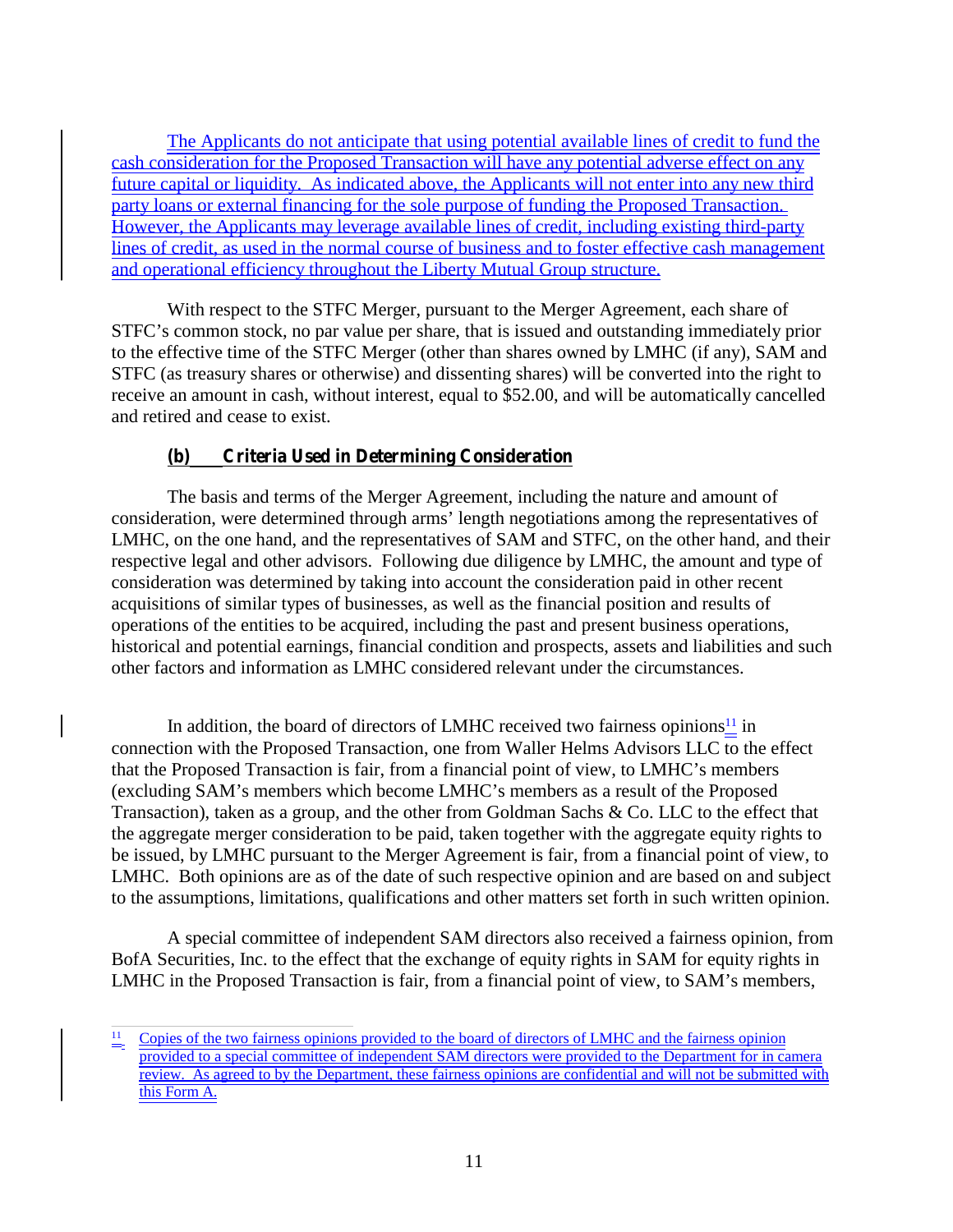taken as a group. A separate special committee of independent STFC directors also received a fairness opinion from Houlihan Lokey Capital, Inc. to the effect that the merger consideration to be received by the holders of STFC's shares, other than SAM or any of STFC's subsidiaries, in the STFC Merger pursuant to the Merger Agreement is fair, from a financial point of view, to such holders (other than SAM or any of STFC's subsidiaries). Both opinions are as of the date of such respective opinion and based on and subject to the assumptions, limitations, qualifications and other matters considered in connection with the preparation of such opinion.

# **ITEM 5. FUTURE PLANS OF THE DOMESTIC INSURER**

The Applicants have no present plans or proposals to cause the Domestic Insurer to declare any extraordinary dividend, to liquidate the Domestic Insurer, to sell the assets of the Domestic Insurer (except for transactions, such as investment portfolio transactions, in the ordinary course of business), to merge the Domestic Insurer with any person or persons or, other than as described below in this Item 5, to make any other material change in the Domestic Insurer's business operations or corporate structures or management.

The Applicants have no current plans to change the name of the Domestic Insurer or relocate its home office or its corporate records. In addition, although the Applicants have no current plans or proposals to make any changes to the Domestic Insurer's in-force third party reinsurance coverage or reinsurers, the Applicants may purchase similar protections or include the Domestic Insurer in LMHC's existing reinsurance programs when the Domestic Insurer's in-force programs expire. In addition, the Applicants intend to terminate an existing inter-company reinsurance pooling agreement and to add the Domestic Insurer to the Pooling Agreement (as defined below).

The Applicants reserve the right to review the Domestic Insurer's business, assets, corporate structure, dividend policy, capitalization, operating properties, business policies, articles of incorporation, by-laws, management and personnel and, subject to applicable state insurance regulatory requirements, to exercise their rights as controlling persons of the Domestic Insurer accordingly.

## Inter-Company Reinsurance Pooling Agreement

LMIC and its US-domestic affiliated underwriting companies share the results of their respective underwriting activity pursuant to the Liberty Mutual Second Amended & Restated Inter-Company Reinsurance Agreement (the "Pooling Agreement"), an inter-company reinsurance pooling arrangement. LMIC is the pool leader. All of the pool members (other than LMIC) cede 100% of their underwriting activity to LMIC, net of third party reinsurance. LMIC in turn retrocedes 50% of the entirety of the pool's underwriting activity to the following five other pool members and retains the remaining 50%: Peerless Insurance Company, Liberty Mutual Fire Insurance Company, Employers Insurance Company of Wausau, The Ohio Casualty Insurance Company and Safeco Insurance Company of America.

Effective as of the date of the Closing, the Applicants intend to cause the Domestic Insurer to join the Pool by joining the Pooling Agreement via an amendment (the "Pooling Agreement Amendment"). The Applicants acknowledge that the Pooling Agreement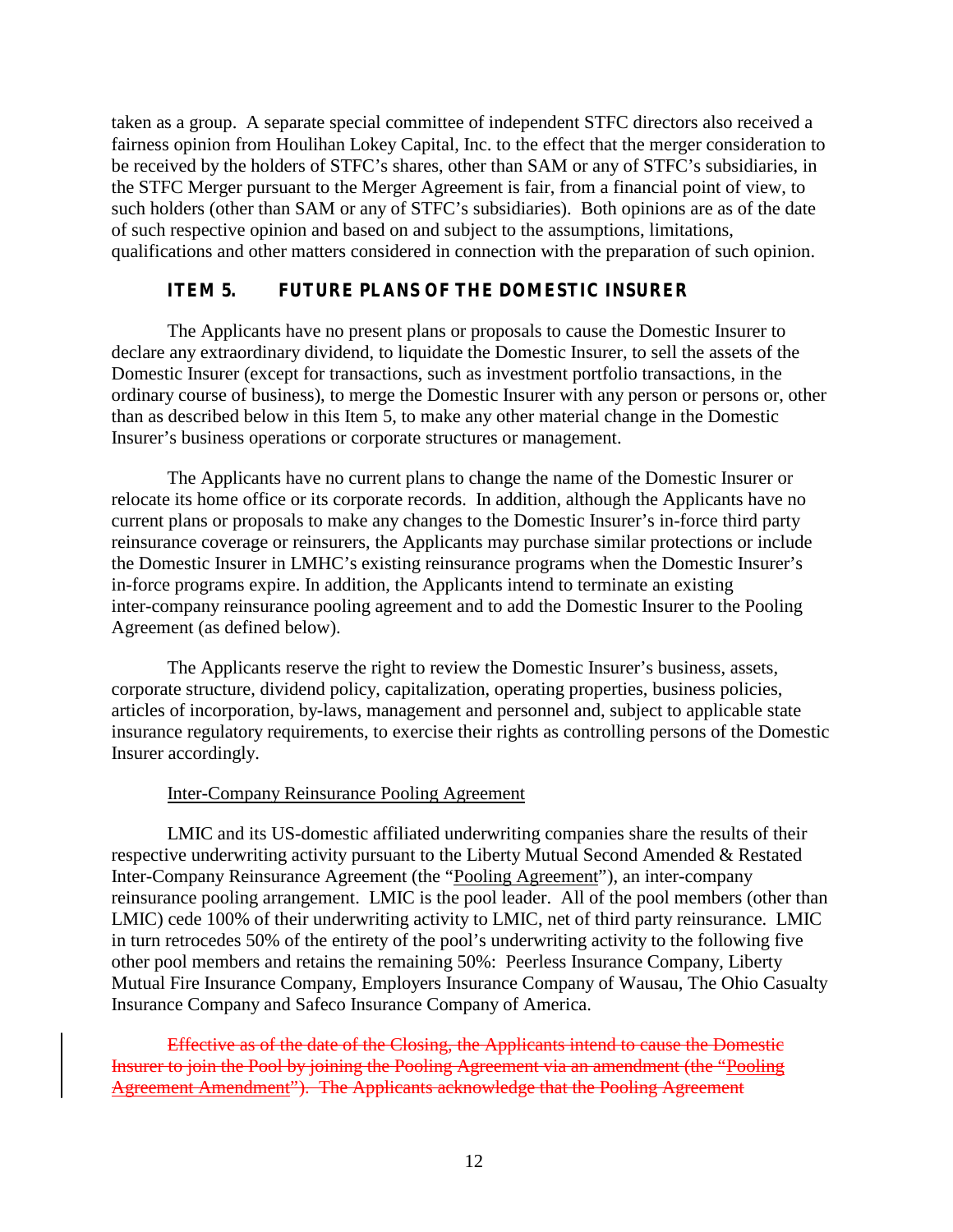## Amendment will be subject to review by the Department pursuant to a Form D (Prior Notice of a Transaction) filing.

On October 22, 2021, the Applicants submitted to the Department an unexecuted Form D (Prior Notice of a Transaction) relating to the commutation of an existing reinsurance pooling agreement within the State Auto insurance holding company group and the entrance by the Domestic Insurer into a reinsurance pooling agreement within the Liberty Mutual Group (the "Pooling Form D"). As indicated in the Pooling Form D, all of the pool members within the Liberty Mutual group (other than the pool leader Liberty Mutual Insurance Company or LMIC) cede 100% of their underwriting activity to LMIC, net of third party reinsurance, and LMIC in turn retrocedes 50% of the entirety of the pool's underwriting activity to five other pool members in specified percentages and retains the remaining 50%. The remaining pool participants each retain a 0% participation percentage in the reinsurance pool. Pursuant to the Second Pooling Amendment (as defined in the Pooling Form D), the Domestic Insurer will retain a 0% participation percentage in the reinsurance pool.

## Other Inter-Company Agreements

As part of the ongoing integration of the operations of Liberty Mutual's and State Auto's respective businesses, the Applicants anticipate terminating existing inter-company agreements within the State Auto group and intend to cause the Domestic Insurer to enter into new inter-company agreements, including the following agreements with a Liberty Mutual entity as the counterparty: (1) a Management Services Agreement to provide certain services to the Domestic Insurer; (the "Management Services Agreement"); and (2) an Investment Management Agreement to manage and invest certain assets on behalf of the Domestic Insurer; and (3) a Cash (the "Investment Management Agreement to administer certain short-term investments maturing within 365 days or less of purchase (collectively" and, together with the Management Services Agreement, the "Management Agreements").<sup>12</sup> The Management Agreements would be materially identical in form, subject to changes in investment guidelines, to management agreements entered into by a number of the Domestic Insurer's prospective affiliates within Liberty Mutual's holding company system and approved or non-disapproved by applicable insurance regulatory authorities including the Department. The Applicants acknowledge that the Management Agreements will be subject to review by the Department pursuant to one or more Form D (Prior Notice of a Transaction) filings.

With respect to the Investment Management Agreement, the insurance companies within the Liberty Mutual Group generally have a similar investment strategy and investment guidelines, subject to applicable investment laws in the insurance companies' domiciliary states. As noted above, the Applicants intend to cause the Domestic Insurer to enter into new inter-company agreements, including an Investment Management Agreement with Liberty Mutual Group Asset Management, Inc., an affiliated investment manager, to manage and invest

 $\frac{12}{2}$  In the original Form A Statement, dated August 6, 2021, and the Plan of Operations filed therewith, the Applicants described anticipating causing the Domestic Insurer to enter into a Cash Management Agreement. Upon further consideration, the Applicants have determined such agreement is not necessary with respect to the Domestic Insurer.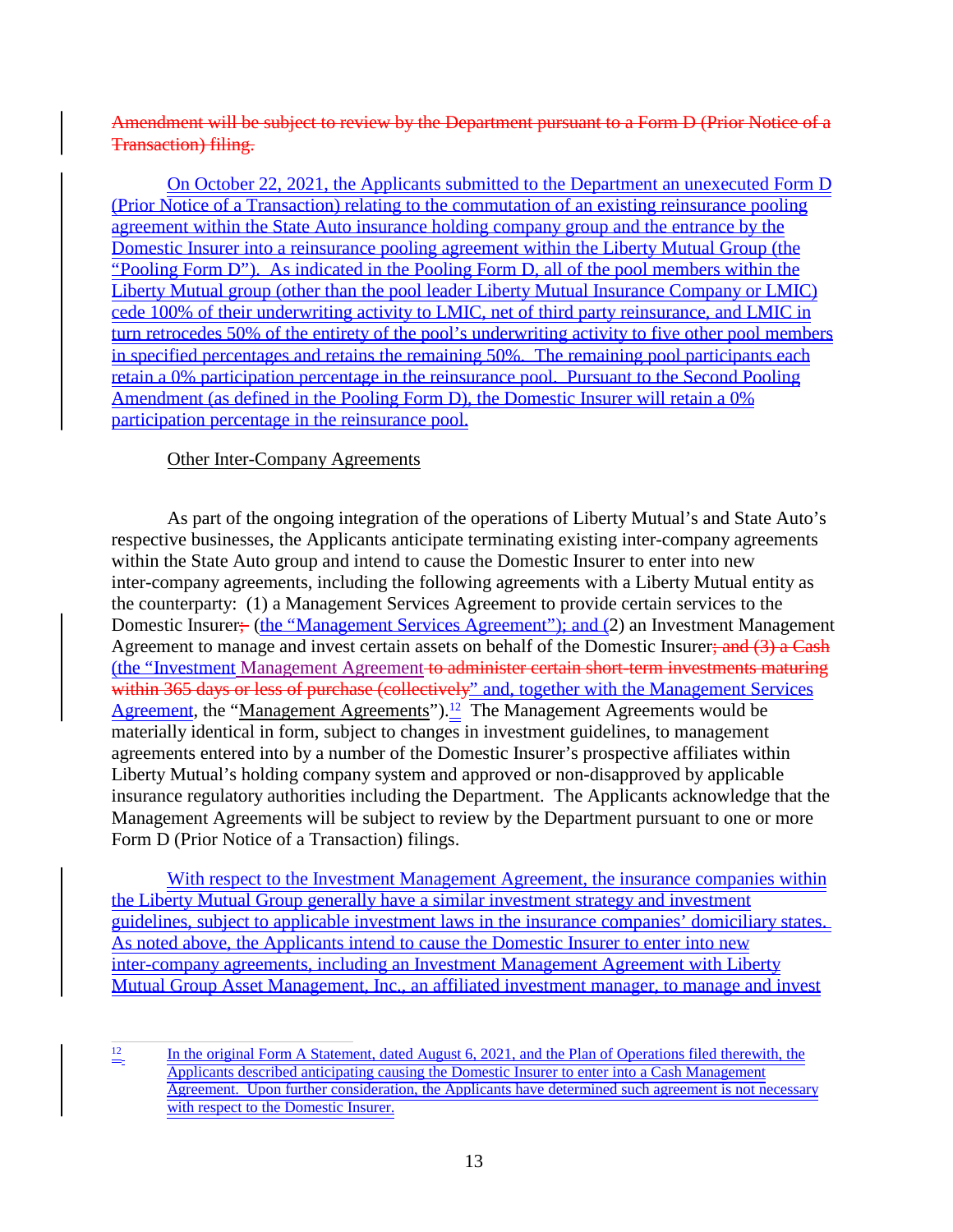certain assets on behalf of the Domestic Insurer. A Form D (Prior Notice of a Transaction) filing in respect of proposed inter-company agreements, including the proposed Investment Management Agreement, will be submitted on or shortly after the closing date of the Proposed Transaction.

The proposed Investment Management Agreement submitted with such Form D will include Investment Guidelines. Based thereon, it is expected that the Domestic Insurer's investment portfolio mix will generally align with the portfolio mix of the other insurance companies within the Liberty Mutual Group. The vast majority of the investment portfolio of the Domestic Insurer will be comprised of high-quality investment grade bonds with duration targets aligned with the company's liabilities. The Investment Guidelines will comply with all applicable Connecticut insurance laws governing investments by domestic mutual insurance companies.

In addition, LMHC's federal income tax return is consolidated with other affiliates in the federal income tax return of LMHC. The income allocation is subject to a written tax sharing agreement (the "Federal Tax Sharing Agreement") and allocation is based upon separate return calculations with credit applied for losses, as appropriate. Effective as of the date of the Closing, the Applicants plan to add the Domestic Insurer as a party to the Federal Tax Sharing Agreement. The Applicants acknowledge that the addition of the Domestic Insurer as a party to the Federal Tax Sharing Agreement Amendment will be subject to review by the Department pursuant to a Form D (Prior Notice of a Transaction) filing.

## Business Operations

Other than as described above, the Applicants' current intention is to continue the business of the Domestic Insurer without any material modifications to the Domestic Insurer's current operations. A narrative three-year plan of operations of the Domestic Insurer reflecting continuation of its current business plans is attached hereto as Exhibit J.

The Applicants have no current plans or proposals to move the location of the Domestic Insurer in Connecticut. The current location of the Domestic Insurer will always be responsive, and subject to, market conditions, corporate structures, and business operations at that moment in time.<br>The Applicants do not currently anticipate a substantial reduction, if any, in the total

number of Connecticut-based jobs. Total headcount will always be responsive, and subject to, market conditions and the corresponding employment opportunities at that moment in time.

## Directors and Executive Officers of the Domestic Insurer

While the Applicants have no present intention to change the day-to-day management of the business and operations of the Domestic Insurer, the Applicants intend to nominate a new slate of directors and appoint new executive officers of the Domestic Insurer effective as of or shortly after the Closing in order to align with the slate of directors and executive officers of the other insurance companies within the Liberty Mutual group of companies Group. The continued appointment of the new directors of the Domestic Insurer will remain subject to the affirmative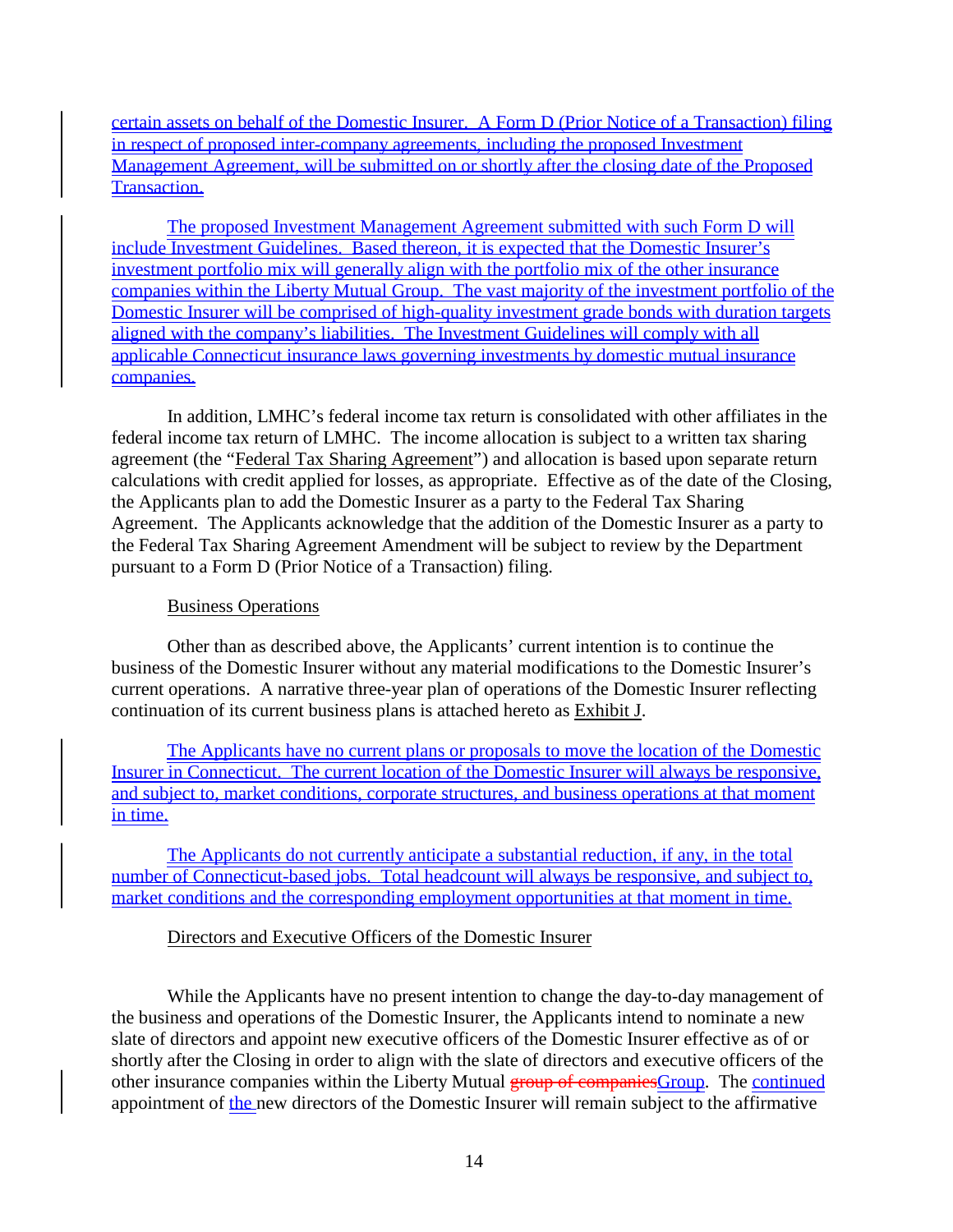vote of the policyholders of the Domestic Insurer in the ordinary course. A list setting forth the names and business addresses of the proposed directors and executive officers of the Domestic Insurer effective as of or shortly after the Closing is attached hereto as Exhibit  $D-1.\frac{13}{4}$ 

While the Applicants have no present intention to change the day-to-day management of the business and operations of SAM, the current directors and executive officers of SAM will resign immediately prior to the Closing. Effective as of the Closing, new directors and executive officers of SAM will be appointed by the Applicants. Although the current executive officers of SAM will no longer serve as executive officers as of the Closing, it is currently anticipated that a number of SAM's current executive officers will hold leadership positions in the combined organization after the Closing. A list setting forth the names and business addresses of the proposed directors and executive officers of SAM effective as of the Closing is attached hereto as Exhibit  $D-2.\frac{14}{1}$ 

NAIC biographical affidavits completed by each of these proposed directors and executive officers, $\frac{15}{2}$  with personal information redacted, will be submitted to the Department supplementally are attached hereto as Exhibit N. Original unredacted versions of such biographical affidavits will bewere submitted to the Department separately in a sealed envelope marked "Confidential."<sup>816</sup>\_Copies of the unredacted biographical affidavits will behave been provided to a third-party verification service for verification of the information therein. Such verification service has reported or will report its findings directly to the Department upon completion of the verification process. and, pursuant to the Department's instructions, the vendor preparing the verification report was instructed to provide to the Department two versions of such report, a non-public version that includes personal information and a public version with such personal information redacted.

#### Corporate Governance and Risk Management

The Applicants have a strong mutual heritage and experience in maintaining affiliate relationships, as demonstrated by the existing stand-alone mutual companies (Liberty County Mutual Insurance Company (TX), Liberty Mutual Mid-Atlantic Insurance Company (MA), and Montgomery Mutual Insurance Company (MA)) within the Liberty Mutual Holding Company

<sup>15</sup> The NAIC biographical affidavit of Mr. Sanghera will be provided supplementally.

<sup>&</sup>lt;sup>13</sup> This exhibit has been updated to reflect the appointment of a new proposed executive officer of the Domestic Insurer (Paul Sanghera).

This exhibit has been updated to reflect the appointment of a new proposed executive officer of SAM (Paul Sanghera).

 $\frac{816}{2}$  All unredacted NAIC biographical affidavits will beare provided to the Department with the express understanding that the confidentiality of the personal information contained therein will be safeguarded, and such individuals submitting NAIC biographical affidavits will be protected from unwarranted invasions of personal privacy, pursuant to all applicable provisions of law, including but not limited to Conn. Gen. Stat. §1-210, which prohibits the release of certain personal information, and any other applicable statutory or regulatory authority available to the Commissioner.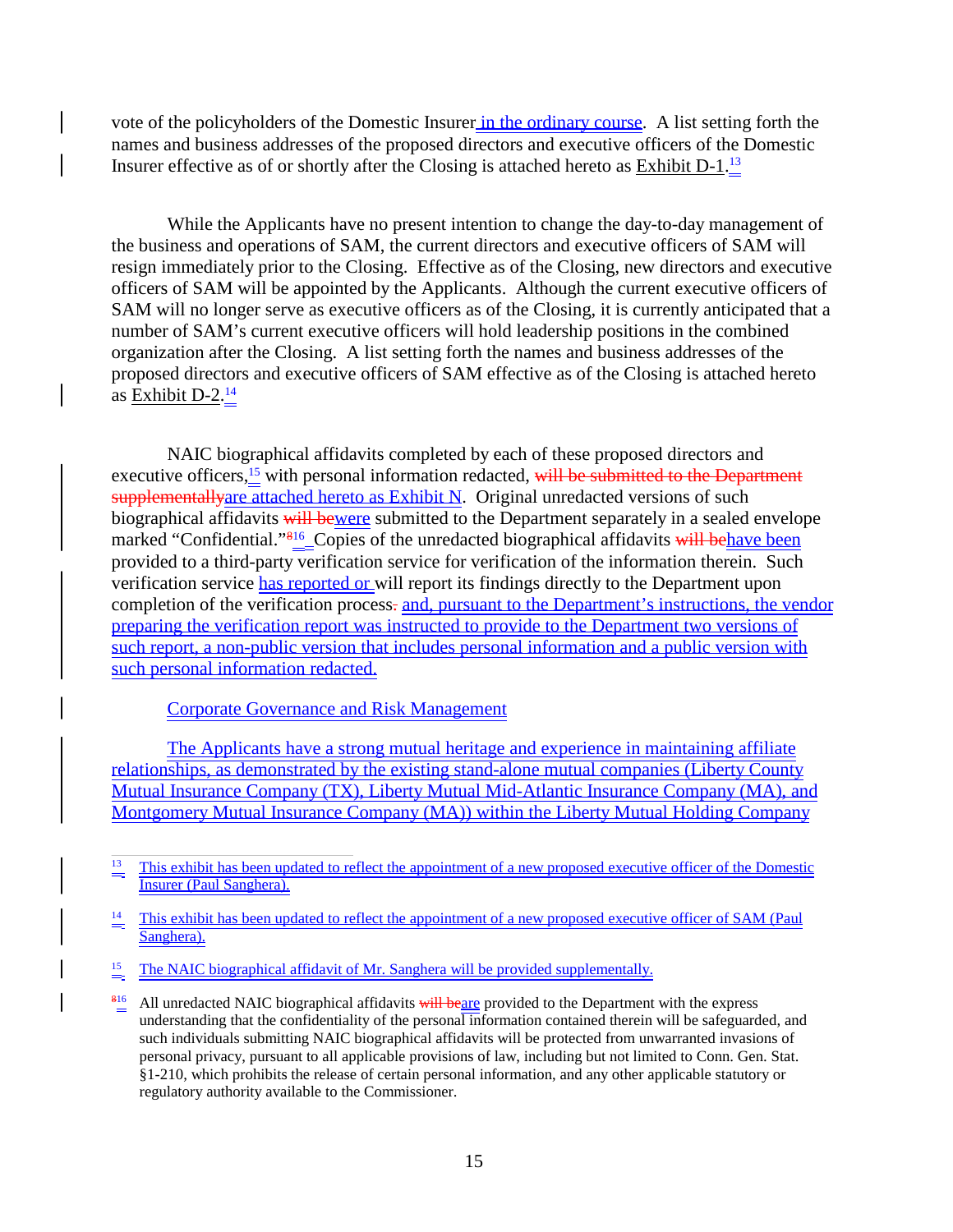structure ("LMHC Structure"). Based on the shared mutuality between the Applicants and the Domestic Insurer, the Applicants feel the Proposed Transaction is a good fit from a governance and risk perspective, as they are intimately aware what is required to manage a mutual affiliation. The Applicants intend to implement governance practices consistent with existing affiliate relationships and overall handling of subsidiaries within the LMHC Structure.

The Applicants do not have any current plans or proposals for the newly formed board of directors and executive officers to materially change the Domestic Insurer's risk appetite and tolerance levels. Other than as described herein, the Applicants' current intention is to continue the business of the Domestic Insurer without any material modifications to the Domestic Insurer's current operations. The Applicants have a long-term objective of establishing the Liberty Mutual Group as a leading global property and casualty insurer. This is grounded by a strong enterprise risk management framework ("ERM Framework") designed to support two key objectives: increasing profitability and effective cash management. Risk management is a core competency of the organization and is embedded throughout multiple levels of the organization and across all functional areas. The Applicants have a formalized risk governance structure that starts with the Board Risk Committee and flows through to the underlying risk committees, business units, and employees. The Applicants promote a strong risk management culture and believe that effective risk management and ethical behavior are the responsibility of all of its employees. This ERM Framework is extended to all subsidiaries within the LMHC Structure, including affiliate relationships.

## Three-Year Statutory Financial Projections of the Domestic Insurer

StatutoryAmended statutory financial projections of the Domestic Insurer, prepared in accordance with statutory accounting principles, for three years following the Closing are attached as  $Exhibit I<sup>9</sup>$  (the "Amended Financial Projections"). The assumptions in the Amended Financial Projections have been updated to reference the participation of the Domestic Insurer in the Pooling Agreement beginning in 2022. It is anticipated that the Domestic Insurer, as a pool member, will cede 100% of its underwriting activity to LMIC, net of third party reinsurance, and retain a 0% participation percentage in the pool. As a result of the Domestic Insurer's 0% participation in the Liberty Mutual pool beginning in 2022, the net premium projections previously identified in the Pro Forma Profit & Loss Statement have been eliminated.

Projected premium growth has been allocated to all of the Domestic Insurer's existing lines of business in approximately the same proportion as the Domestic Insurer's existing book of business. This allocation is illustrated in the premium information contained in the "Nationwide Premium by LOB" and "Authorized Premium by LOB (Agg)" worksheets in the Amended Financial Projections.

The projected underwriting gains in the pro forma forecasts for 2021 through 2023 reflect the impact of rate and other underwriting actions undertaken in recent quarters to address

<sup>&</sup>lt;sup>9</sup>- The financial projections of the Domestic Insurer attached as Exhibit I assume the continuation of existing inter-company pooling arrangements as final terms for the Pooling Agreement have not yet been finalized.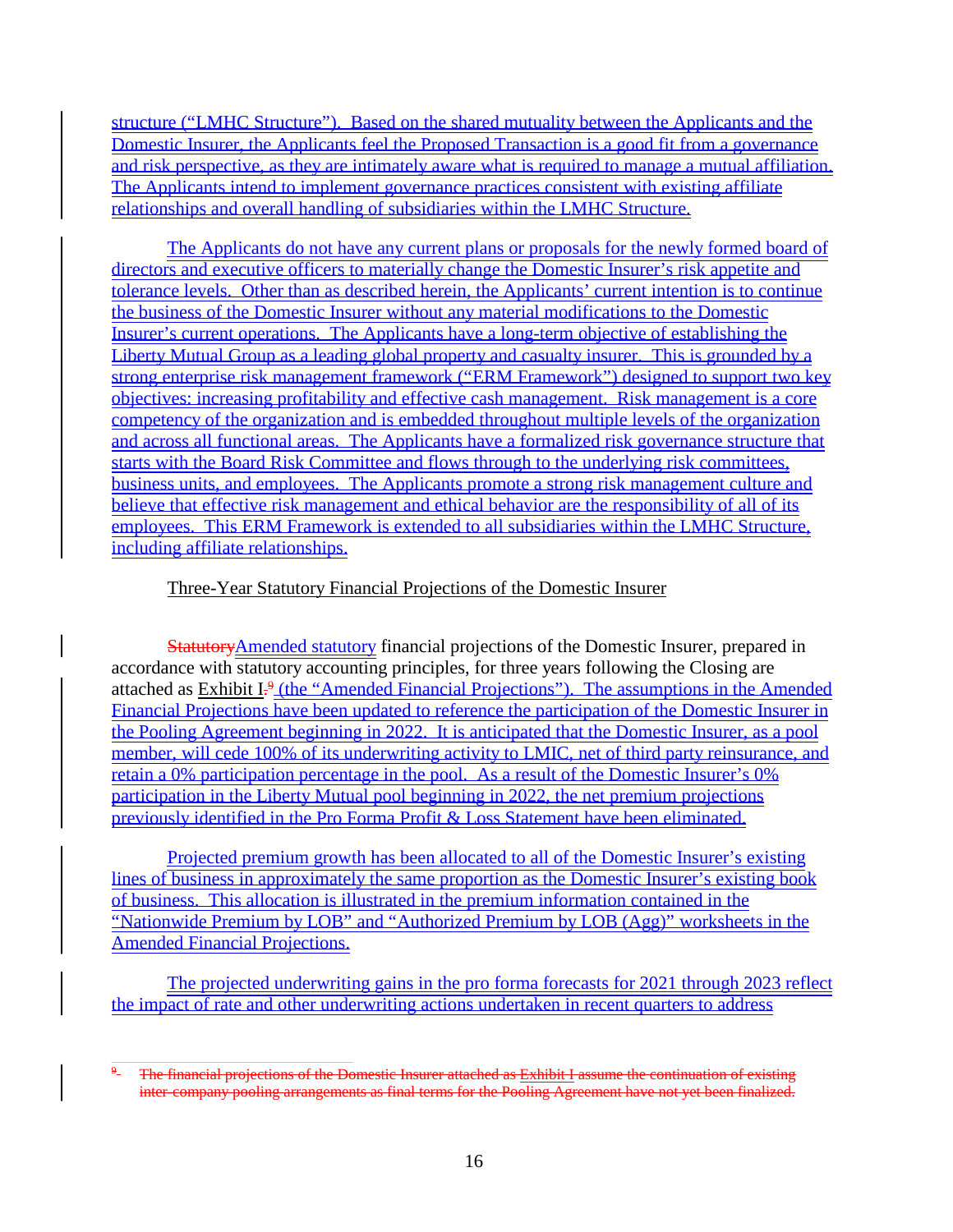underwriting profitability, including continued diversification of the property books of business. However, as a result of the Domestic Insurer's participation in the Liberty Mutual pool (as discussed above and in the Pooling Form D), underwriting gains are no longer shown in 2022 and 2023 in the Amended Financial Projections.

# **ITEM 6. VOTING SECURITIES TO BE ACQUIRED**

The Domestic Insurer does not have any voting securities as itis a mutual insurance company.

As a result of the consummation of the Proposed Transaction, the Applicants will become controlling persons of the Domestic Insurer through assumption of the rights of SAM under the affiliation arrangement in place between SAM and the Domestic Insurer. Other than as disclosed in this Form A, none of the Applicants, their respective affiliates or, to the Applicants' knowledge, any of the Individuals has any plans or proposals to acquire any voting securities issued by Reorganized SAM.

The terms and conditions of the Merger Agreement were determined by arm's-length negotiation among the parties.

# **ITEM 7. OWNERSHIP OF VOTING SECURITIES**

The Domestic Insurer does not have any voting securities as itis a mutual insurance company.

# **ITEM 8. CONTRACTS, ARRANGEMENTS OR UNDERSTANDINGS WITH RESPECT TO VOTING SECURITIES OF THE DOMESTIC INSURER**

The Domestic Insurer does not have any voting securities as itis a mutual insurance company. Other than as disclosed in this Form A, there are no contracts, arrangements or understandings with respect to any voting security of Reorganized SAM in which the Applicants, their respective affiliates or, to the Applicants' knowledge, the Individuals is involved, including but not limited to transfer of any of the securities, joint ventures, loan or option arrangements, puts or calls, guarantees of loans, guarantees against loss or guarantees of profits or the giving or withholding of proxies.

In the interest of disclosure, on the date of, but following, the execution of the Merger Agreement, SAM entered into a voting and support agreement (the "Voting Agreement"), pursuant to which SAM has agreed, among other things, to vote its shares of STFC's common stock (i) in favor of (a) the adoption of the Merger Agreement and (b) any proposal to adjourn or postpone the STFC shareholders meeting if there are insufficient shares of STFC's common stock represented to constitute the necessary quorum; and (ii) against (a) any takeover proposal, (b) any action, proposal, transaction, or agreement which would reasonably be expected to result in a breach of any representation, warranty, covenant or agreement of SAM or STFC under the Merger Agreement or of SAM under the Voting Agreement, and (c) any action, proposal,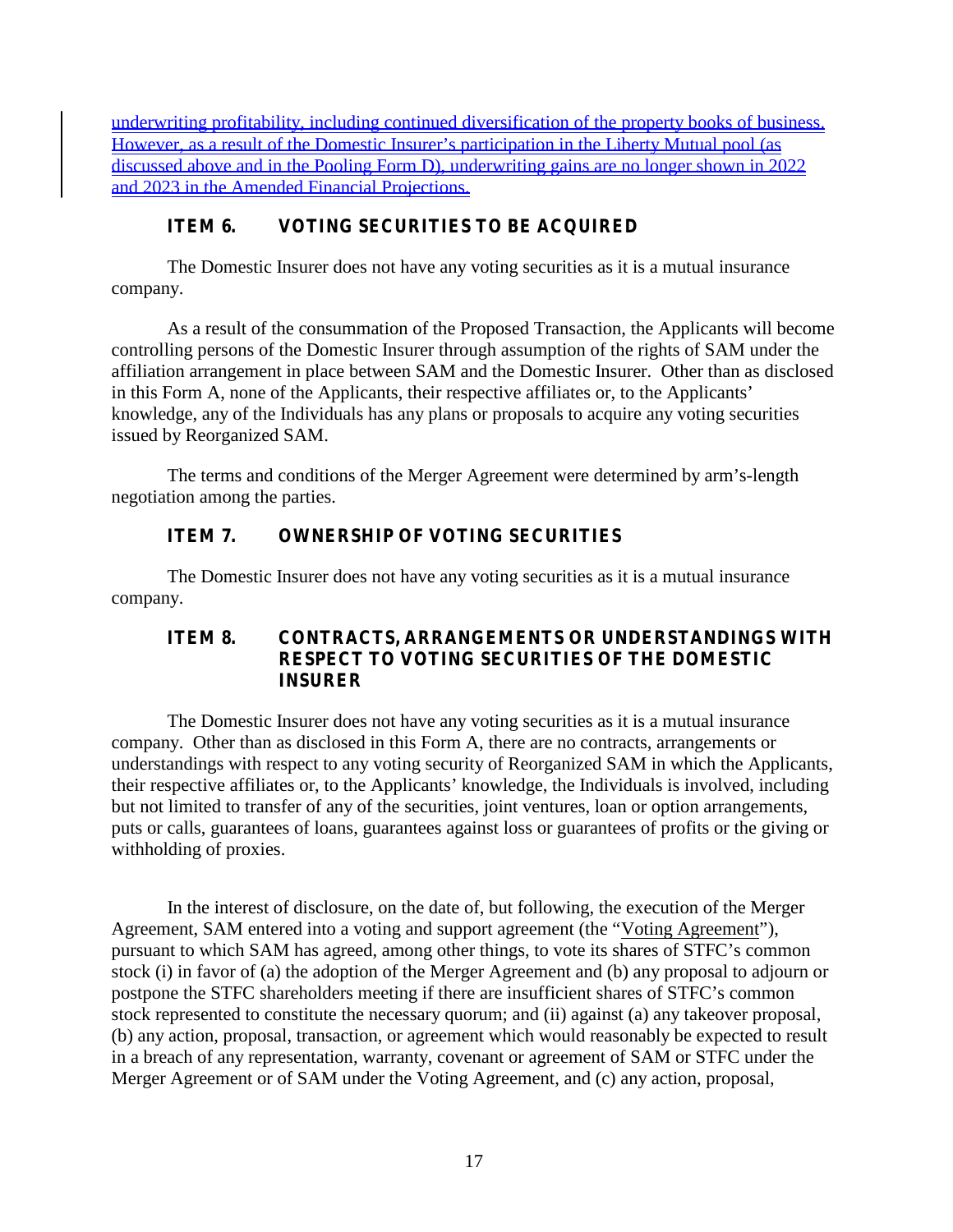transaction, or agreement that would reasonably be expected to prevent or materially delay or materially impair consummation of the STFC Merger. $1017$ 

# **ITEM 9. RECENT PURCHASES OF VOTING SECURITIES**

The Domestic Insurer does not have any voting securities as itis a mutual insurance company.

## **ITEM 10. RECENT RECOMMENDATIONS TO PURCHASE**

The Domestic Insurer does not have any voting securities as it is a mutual insurance company.

# **ITEM 11. AGREEMENTS WITH BROKER-DEALERS**

The Domestic Insurer does not have any voting securities as it is a mutual insurance company. Except as disclosed in the Merger Agreement, there are no agreements, contracts or understandings made with any broker-dealer as to solicitation of voting securities of Reorganized SAM for tender with regard to the Proposed Transaction.

# **ITEM 12. FINANCIAL STATEMENTS AND EXHIBITS**

## $(a) - (b)$

The following is a list of the exhibits and financial statements to this Form A which are attached hereto:

| Exhibit | Description                                                                                                                  |
|---------|------------------------------------------------------------------------------------------------------------------------------|
| A       | Merger Agreement (filed with the Applicant's Form A Statement, dated August 6, 2021<br>(the "Original Form A")               |
| $B-1$   | Organizational Chart of the Applicants Before the Proposed Transaction (filed with the<br>Original Form A)                   |
| $B-2$   | Organizational Chart of the Applicants After the Proposed Transaction (filed with the<br>Original Form A)                    |
| $B-3$   | Abbreviated Organizational Chart of the Domestic Insurer Before the Proposed<br>Transaction (filed with the Original Form A) |
| $B-4$   | Abbreviated Organizational Chart of the Domestic Insurer After the Proposed<br>Transaction (filed with the Original Form A)  |
| $C-1$   | Current Directors and Executive Officers of LMHC                                                                             |

 $\frac{1017}{101}$  This summary of the terms of the Voting Agreement is qualified in its entirety by the terms and conditions of the Voting Agreement, a copy of which can be found in the Current Report on Form 8-K filed by STFC with the SEC on July 12, 2021.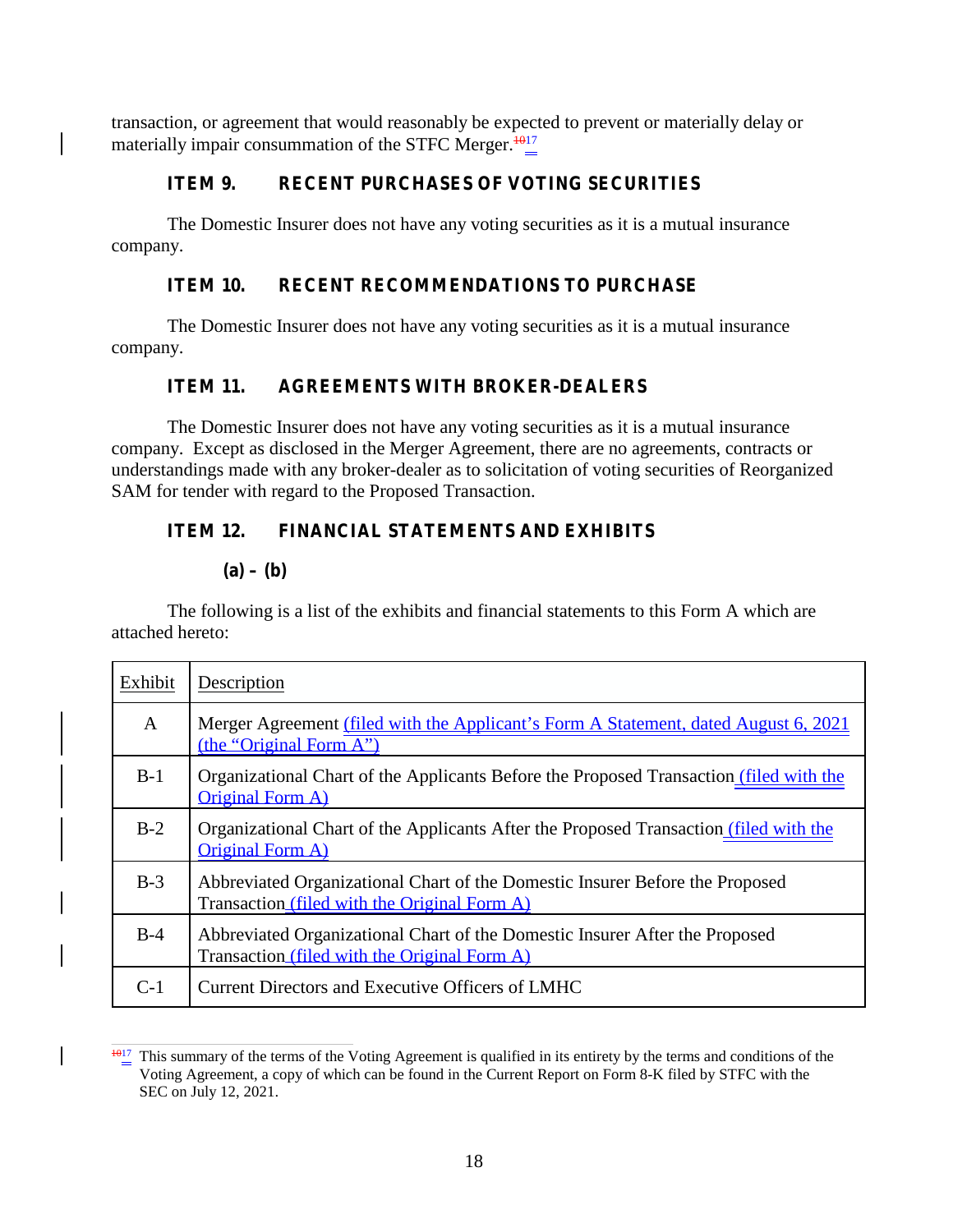| $C-2$             | Current Directors and Executive Officers of MHI (filed with the Original Form A)                                            |
|-------------------|-----------------------------------------------------------------------------------------------------------------------------|
| $C-3$             | Current Directors and Executive Officers of LMGI                                                                            |
| $D-1$             | Proposed Directors and Executive Officers of the Domestic Insurer                                                           |
| $D-2$             | Proposed Directors and Executive Officers of SAM                                                                            |
| $E-1$             | Audited Consolidated Financial Statements of LMHC for the Year ended December 31,<br>2020 (filed with the Original Form A)  |
| $E-2$             | Audited Consolidated Financial Statements of LMHC for the Year ended December 31,<br>2019 (filed with the Original Form A)  |
| $E-3$             | Audited Consolidated Financial Statements of LMHC for the Year ended December 31,<br>2018 (filed with the Original Form A)  |
| $E-4$             | Audited Consolidated Financial Statements of LMHC for the Year ended December 31,<br>2017 (filed with the Original Form A)  |
| $E-5$             | Audited Consolidated Financial Statements of LMHC for the Year ended December 31,<br>2016 (filed with the Original Form A)  |
| $E-6$             | Consolidated Statements of Income of LMHC for the Quarter ended March 31, 2021<br>(filed with the Original Form A)          |
| $E-7$             | Consolidated Statements of Income of LMHC for the Quarter ended June 30, 2021                                               |
| $E-8$             | Consolidated Statements of Income of LMHC for the Quarter ended September 30,<br>2021                                       |
| $F-1$             | Statutory Annual Statement of the Domestic Insurer for the Year ended December 31,<br>2020 (filed with the Original Form A) |
| $F-2$             | Statutory Annual Statement of the Domestic Insurer for the Year ended December 31,<br>2019 (filed with the Original Form A) |
| $F-3$             | Statutory Annual Statement of the Domestic Insurer for the Year ended December 31,<br>2018 (filed with the Original Form A) |
| $F-4$             | Statutory Quarterly Statement of the Domestic Insurer for the Quarter ended March 31,<br>2021                               |
| $F-5$             | Statutory Quarterly Statement of the Domestic Insurer for the Quarter ended June 30,<br>2021                                |
| $\underline{F-6}$ | Statutory Quarterly Statement of the Domestic Insurer for the Quarter ended September<br>30, 2021                           |
| $G-1$             | Annual Report of STFC for 2020 (filed with the Original Form A)                                                             |
| $G-2$             | Annual Report of STFC for 2019 (filed with the Original Form A)                                                             |

 $\overline{\phantom{a}}$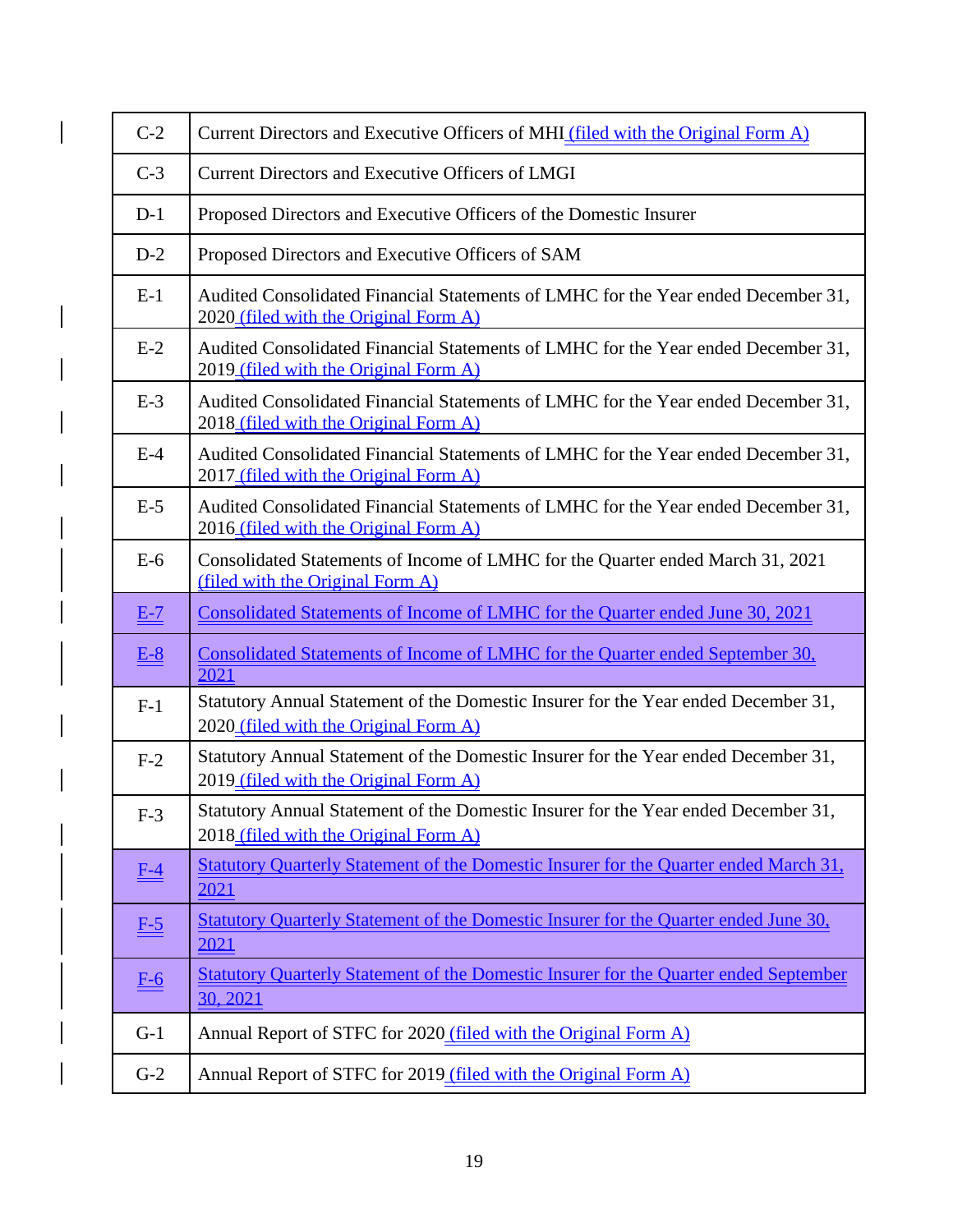| H                                    | List of Regulatory Approvals (filed with the Original Form A)                                                                                                                                                                                                                                       |
|--------------------------------------|-----------------------------------------------------------------------------------------------------------------------------------------------------------------------------------------------------------------------------------------------------------------------------------------------------|
| I                                    | <b>Amended Three-Year Financial Projections of the Domestic Insurer</b>                                                                                                                                                                                                                             |
| J                                    | Amended and Restated Plan of Operations of the Domestic Insurer                                                                                                                                                                                                                                     |
| $\underline{K-1}$                    | <b>Schedule I to the Merger Agreement (Governmental Consents)</b>                                                                                                                                                                                                                                   |
| $K-2$                                | <b>Schedule II to the Merger Agreement (Advisory Board Members)</b>                                                                                                                                                                                                                                 |
| $L-1$                                | Disclosure Letter of LMHC to the Merger Agreement                                                                                                                                                                                                                                                   |
| $L-2$                                | Redacted Disclosure Letter of SAM and STFC to the Merger Agreement                                                                                                                                                                                                                                  |
| $\underline{\underline{\mathbf{M}}}$ | Redacted NAIC Biographical Affidavits <sup>18</sup><br>The Applicants are requesting confidential treatment with respect to the personal<br>information in the biographical affidavits with the complete unredacted confidential<br>biographical affidavits filed under separate cover.             |
| $\underline{\underline{\mathbf{N}}}$ | Redacted Domestic Insurer Biographical Affidavits <sup>18</sup><br>The Applicants are requesting confidential treatment with respect to the personal<br>information in the biographical affidavits with the complete unredacted confidential<br>biographical affidavits filed under separate cover. |
| $\overline{\mathbf{O}}$              | <b>Applicants' HSR Application (without Exhibits)</b>                                                                                                                                                                                                                                               |

# (c) Tender Offer Documents and Certain Proposed Agreements

Other than as disclosed in this Form A, there have been no tender offers for, requests or invitations for, tenders of, exchange offers for, or agreements to acquire or exchange any voting securities of Reorganized SAM, and there are no soliciting materials relating thereto.

Other than the Stay Bonus Agreements and retention bonuses referenced in Item 1(b), there are no proposed employment, consultation, advisory or management contracts concerning the Domestic Insurer by the Applicants.

SAM does not currently prepare annual reports for its members. Attached as Exhibit G-1 and Exhibit G-2, respectively, are the annual reports issued to the shareholders of STFC for the last two fiscal years for which such reports are currently available, 2020 and 2019. LMHC has not prepared annual reports for its members for the last two fiscal years, 2020 and 2019. None of the Domestic Insurer, MHI or LMGI prepares annual reports to its respective stockholders or members.

<sup>&</sup>lt;sup>18</sup> With the exception of the NAIC biographical affidavits for two individuals, which will be provided supplementally, all redacted and unredacted NAIC biographical affidavits were submitted to the Department on October 14, September 20 and August 16, 2021.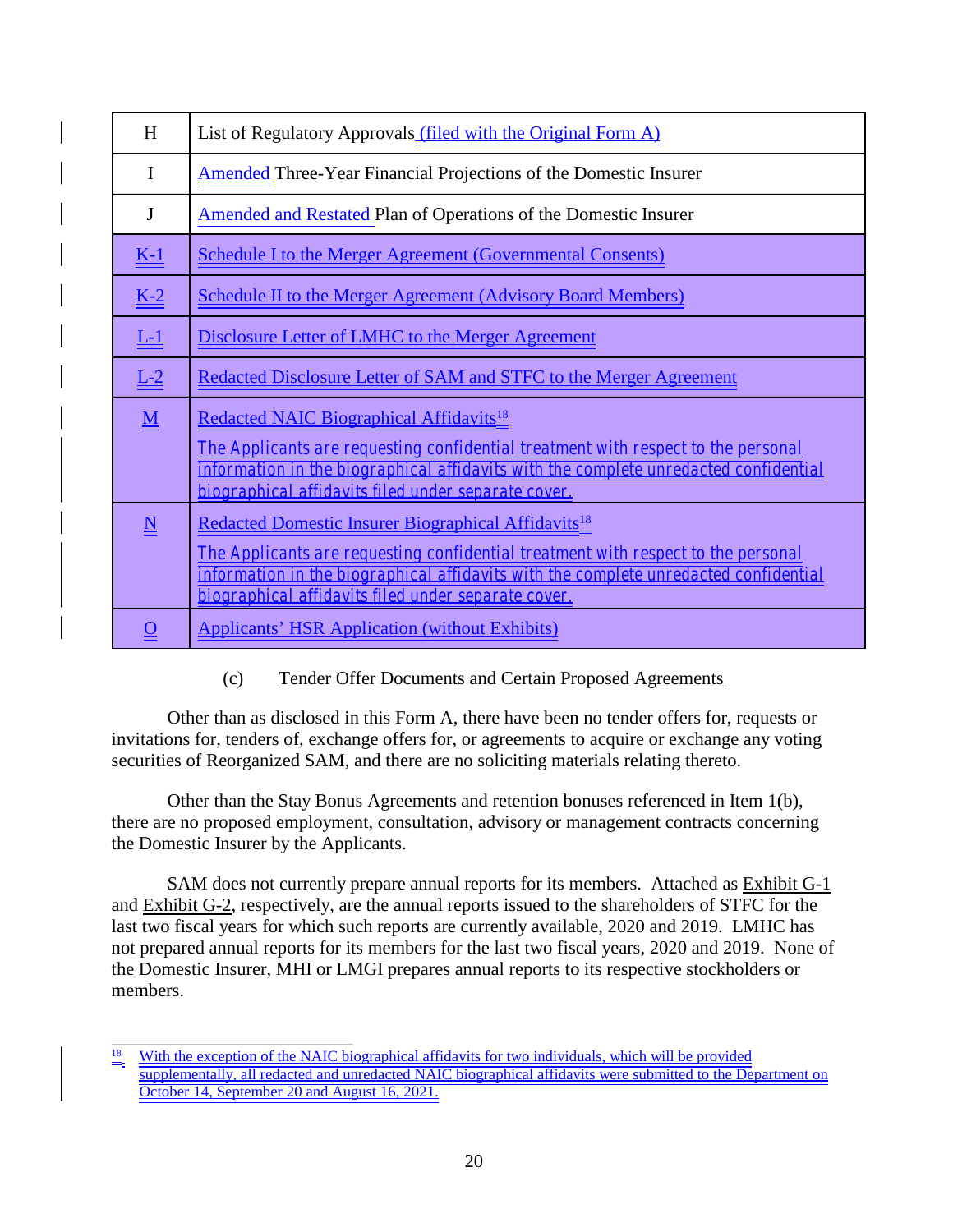# **ITEM 13. AGREEMENT REQUIREMENTS FOR ENTERPRISE RISK MANAGEMENT**

The Applicants agree to provide, to the best of their knowledge and belief, the information required by Form F within fifteen (15) days after the end of the month in which the acquisition of control occurs.

# **ITEM 14. OTHER INFORMATION**

# **(a) List of Regulatory Filings**

As discussed in <u>Item 1(b)</u> above, the parties' respective obligations under the Merger Agreement to consummate the Proposed Transaction are subject to the prior satisfaction of certain conditions, including approval of the plan of reorganization of SAM by the SAM members and the Ohio Department of Insurance, expiration or termination of the applicable waiting periods under the HSR Act and receipt of all specified regulatory approvals (including the approval sought in this Form A).

On July 23, 2021, each of LMHC and SAM filed a notification under the HSR Act. The initial 30-day waiting period will expire at 11:59 p.m. (ET), under the HSR Act expired on August 23, 2021–, thereby providing clearance for the closing of the Proposed Transaction from a federal antitrust perspective. The Applicants' HSR application (without exhibits) submitted to the Federal Trade Commission and U.S. Department of Justice in connection with the Proposed Transaction is attached hereto as Exhibit O.

In addition to this Form A and the HSR Act filings, the Proposed Transaction will require the approval of, or notice to, a number of insurance regulatory authorities with jurisdiction over the subsidiaries of SAM and STFC in connection with their respective property and casualty insurance operations. A listing of the regulatory approvals and notices required in connection with the Proposed Transaction is attached as Exhibit H.

# **(b) Competitive Impact Analysis**

A confidential Form E (Pre-Acquisition Notification) in respect of the Proposed Transaction is beingwas filed concurrently with the Department concurrently with the Original Form A under separate cover. As described in the Form E, the Proposed Transaction will not substantially lessen competition, create a monopoly or significantly increase an insurer's market concentration in any line of insurance business in Connecticut.

# **(c) Financial Statements of the Applicants and the Domestic Insurer**

Attached as Exhibit E-1 through Exhibit E-5 are LMHC's audited consolidated financial statements for the years ended December 31, 2020 through December 31, 2016, respectively. Attached as Exhibit E-6, Exhibit E-7 and Exhibit E-8 are LMHC's consolidated statements of income for the quarterquarters ended March 31, 2021, June 30, 2021 and September 30, 2021, respectively. Attached as Exhibit F-1 through Exhibit F-3 are annual statutory financial statements for the Domestic Insurer for the years ended December 31, 2020 through December